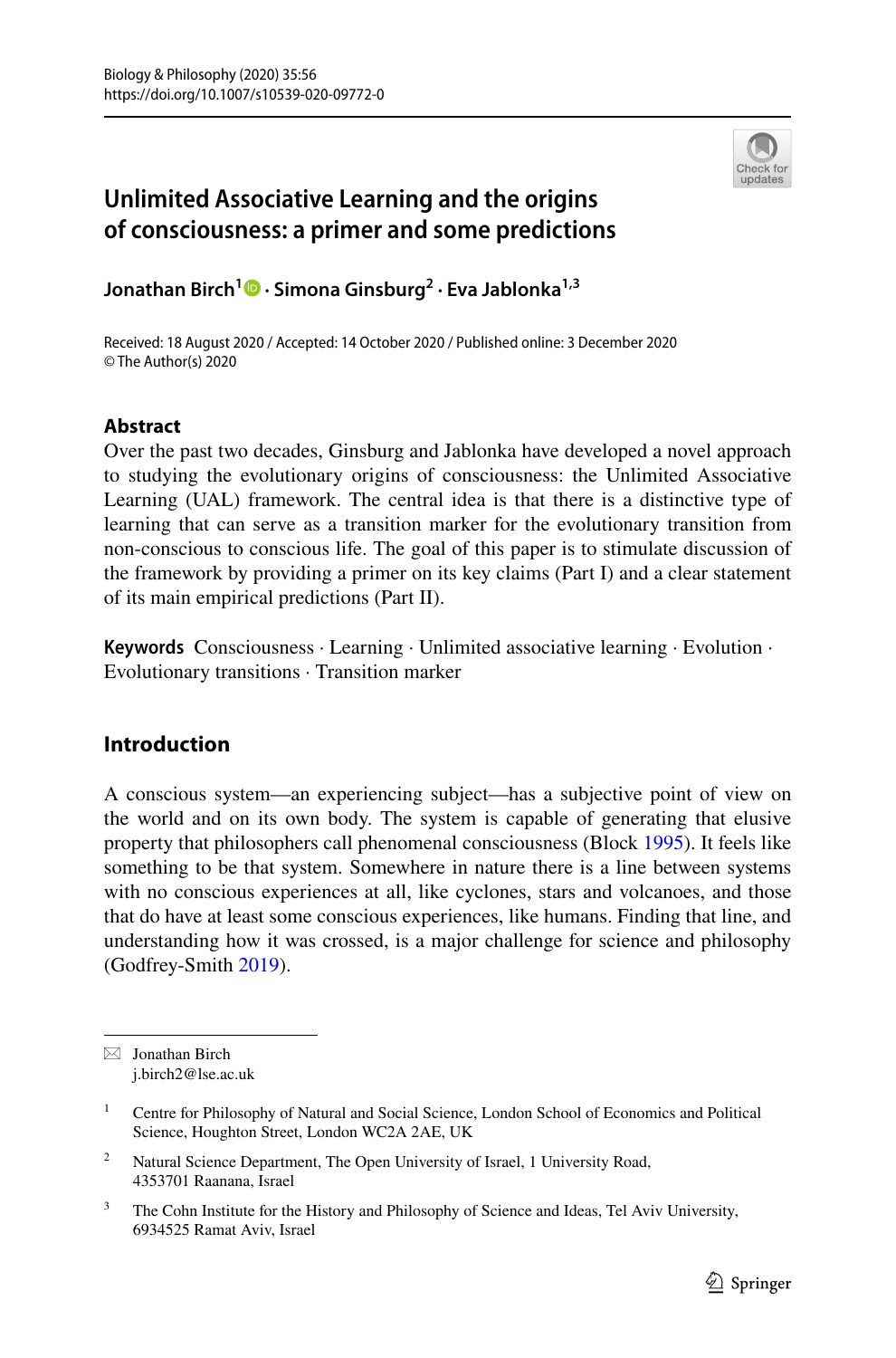Over the past 2 decades, Ginsburg and Jablonka have developed a novel approach to studying the evolutionary origins of consciousness: the Unlimited Associative Learning (UAL) framework (Ginsburg and Jablonka [2007a,](#page-20-1) [b,](#page-20-2) [2010a,](#page-20-3) [b](#page-20-4), [2015;](#page-20-5) Bronfman et al. [2016a](#page-20-6), [b](#page-20-7)). This work culminated in their recent book, *The Evolution of the Sensitive Soul: Learning and the Origins of Consciousness* (Ginsburg and Jablonka [2019\)](#page-20-8). The approach, if it succeeds, promises to place origins of consciousness research on a frm theoretical and methodological footing, in a deliberate attempt to replicate the way origins of life research was placed on frmer foundations by the work of Gánti, Maynard Smith and Szathmáry. In a review of the book, Birch [\(2020](#page-19-1)) posed some problems for the UAL approach and highlighted the need for more explicit predictions. Here, our aim is to stimulate discussion of the UAL framework by providing a primer on its key claims (Part I) and a clear statement of its main empirical predictions (Part II).

### **Part I: Primer**

#### **Transition markers**

At the heart of the UAL approach is the concept of an *evolutionary transition marker*. A transition marker is a property such that, when we fnd evidence of it, we have evidence that the major evolutionary transition in which we are interested has gone to completion.

The concept can be illustrated with the case of the origin of life. No one agrees precisely what life is. Nevertheless, there is a viable programme of origin of life research, built around a shared grasp of what it is the feld aims to explain. There is *enough* consensus to make this possible, despite the lack of any consensus on a theory of the nature of life.

This is because there is consensus around a list of capacities that are jointly suffcient for life, capacities Gánti [\(2003](#page-20-9)) described as hallmarks of life. These capacities include maintenance of a boundary (individuation), metabolism, stability, information storage, regulation of the internal milieu, growth, reproduction, and death (eventual disintegration). The functional and structural coupling among the mechanisms and processes that implement these capacities constitute a living entity. There is some variation among the lists of hallmarks one fnds in the literature, but a great deal of overlap.

When we have a list of capacities jointly sufficient for life, we can then ask: Is there some *single* positive marker that requires the existence of systems with *all* of these capacities? Gánti [\(2003](#page-20-9)) and Maynard Smith and Szathmáry ([1995\)](#page-21-0) proposed that there is: *unlimited heredity*. Unlimited heredity is the capacity to form lineages of open-ended length, varying in open-ended ways from the initial system. The DNA-based heredity system of all life on Earth is an example (and the only known biochemical example) of an unlimited heredity system. The point is not that DNA-based heredity operates entirely without constraint, but that the possibilities are sufficiently open-ended that there is no serious prospect of all of the possible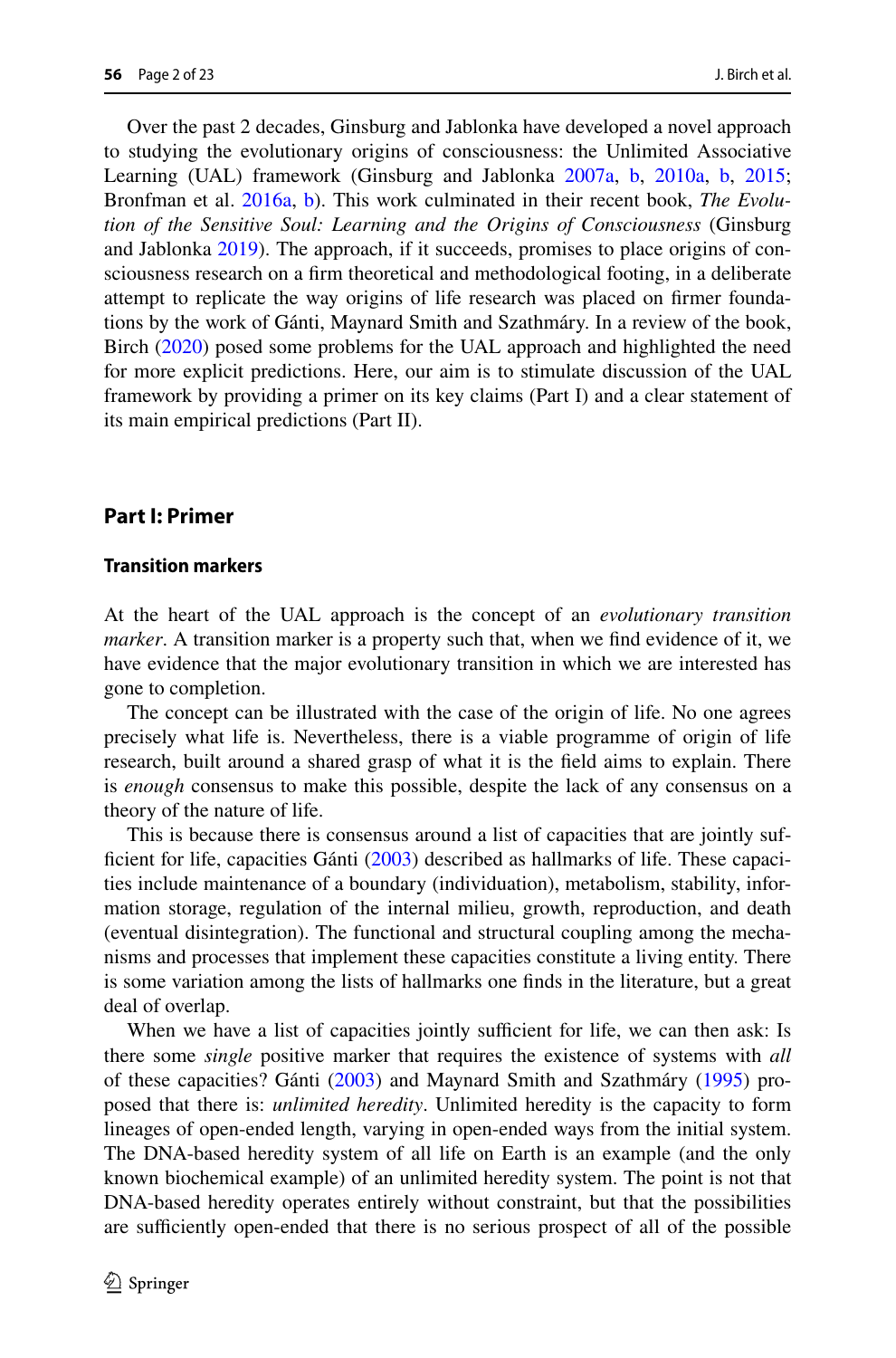

<span id="page-2-1"></span>**Fig. 1** Unlimited heredity as a transition marker for the origin of life. Unlimited heredity requires (in its original, primary implementation) a set of capacities that suffice (given the actual laws of nature) for life

morphological forms it can produce being explored by real lineages, even given a timescale on the order of the age of the universe.

A case can be made that there could be no unlimited heredity in the world without the existence of systems that possess all the hallmarks of life: individuation, metabolism, stability, information storage, regulation of the internal milieu, growth, reproduction, and death (Gánti [2003;](#page-20-9) Bronfman et al. [2016b\)](#page-20-7). It is tempting here to object: What about viruses? But it is no problem for the claim that unlimited heredity is impossible without life if there are some non-living systems that possess unlimited heredity, provided their ability to realize this property is *dependent on a living host*, as is the case with viruses. A "virus-only" world, devoid of living hosts, is impossible. A lengthy, self-replicating RNA in an unstructured chemical "soup" will be ephemeral. An even stronger argument can be applied to a computer virus. The genetic algorithm that underlies its "replication" operates on a long sequence of digits, which constitute an unlimited heredity system. But this artifcial heredity system is the product of a living system (a human designer), and a world in which artifcial unlimited heredity systems evolve frst, before biological unlimited heredity systems, is impossible. The key idea here is that we can distinguish between original (or primary) and derived (or secondary) ways of achieving unlimited heredity. The derived ways would not be possible unless the world had, at least at some point, contained the original way.

Granting that there could be no unlimited heredity without living systems, unlimited heredity provides a useful explanatory target for origin of life research. Researchers can ask: Can we date the origin of unlimited heredity to a particular geological period? Can we construct models of systems that are minimally suffi-cient to generate unlimited heredity?<sup>[1](#page-2-0)</sup> Can we model how those systems might have evolved? Agreeing on a transition marker allows theoretical and empirical research programmes to aim at a single, common goal, despite a potentially signifcant

<span id="page-2-0"></span><sup>1</sup> Gánti's chemoton model, which consists of three coupled subsystems—an autocatalytic metabolic engine, a self-assembling membrane subsystem, and a digital polymer system—forms a functional unit manifesting all the properties of life.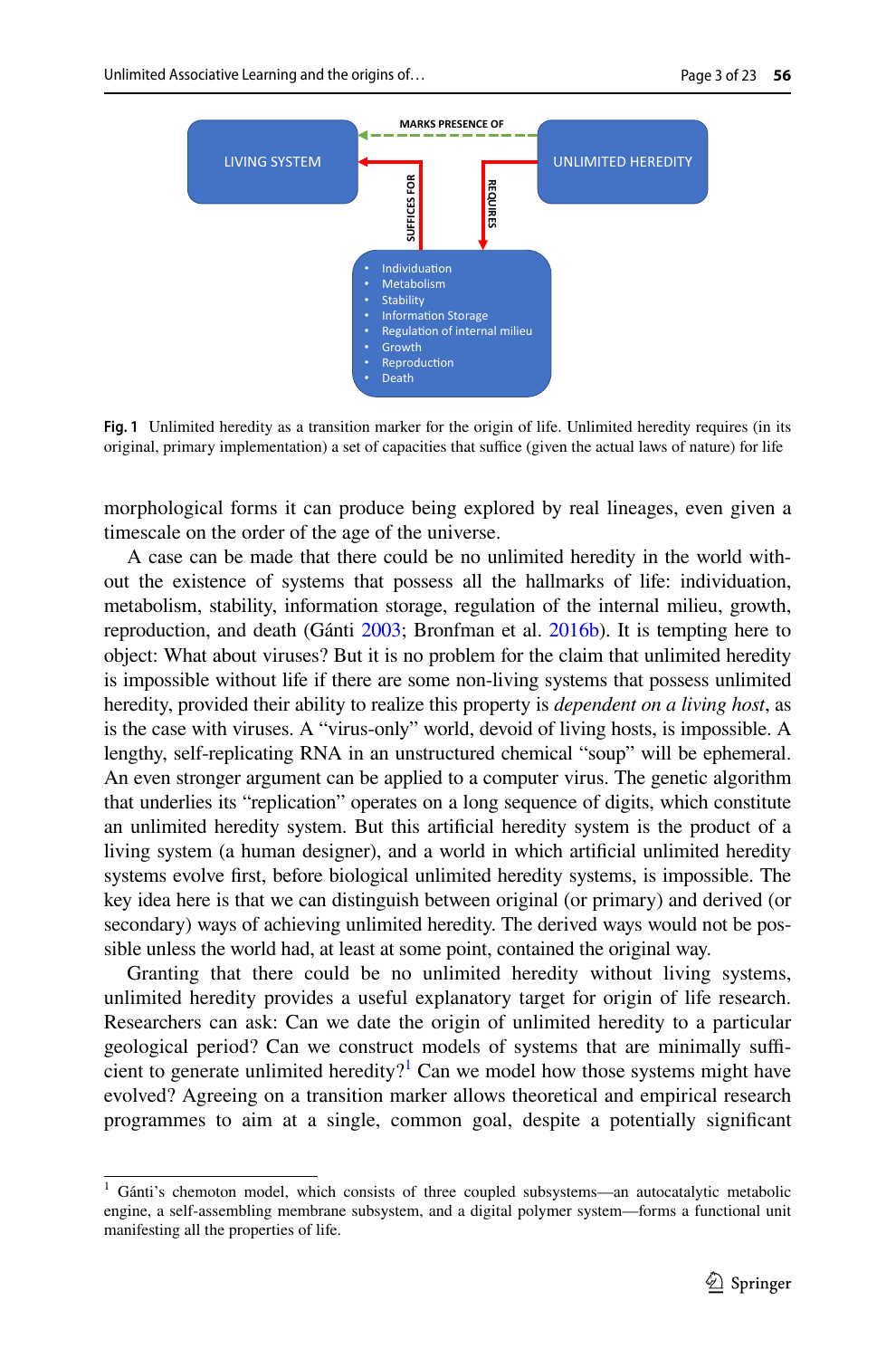

<span id="page-3-1"></span>**Fig. 2** The general idea of a transition marker. A transition marker marks the presence of a mode of being (e.g. life, consciousness) by virtue of requiring (at least in its original, primary implementation) a set of capacities that suffice (given the actual laws of nature) for that mode of being

amount of underlying divergence in views about the fundamental nature of life (Fig. [1\)](#page-2-1).

Life is not consciousness, but the case of life illustrates the general idea of a transition marker. In abstract terms, we can use the term "mode of being" to refer to the end-point of a major evolutionary transition. Life is a mode of being, and so is con-sciousness.<sup>[2](#page-3-0)</sup> To find a transition marker, we first to find a set of capacities that jointly suffices, given the actual laws of nature, for the biologically evolved mode of being we want to explain. We then identify a single property that requires, at least in its original, primary implementation, the existence of systems with all of those capacities. That property is our transition marker (Fig. [2\)](#page-3-1).

#### **Sufficient conditions for consciousness**

How can this strategy be applied to the case of consciousness, or subjective experience? Here too, we fnd a wide variety of theories about the nature of the phenomenon of interest, and a glaring absence of consensus. Our frst task is to fnd hidden consensus behind the apparent disagreement by identifying a list of capacities that consciousness researchers would generally regard as *jointly sufcient* for a system being an experiencing subject—a subject with a point of view on the world and on its own body.

Like Gánti, we can construct a plausible list of hallmarks. First, there is *global accessibility and broadcast*: a minimal global workspace (in the sense of Dehaene [2014](#page-20-10)) where information from perception, memory and evaluative systems is

<span id="page-3-0"></span><sup>2</sup> For more on the concept of a "mode of being", see Ginsburg and Jablonka ([2020\)](#page-20-11). Ginsburg and Jablonka also identify a third major mode of being, the "rational-refective" mode. This three-way distinction between living, conscious and rational-refective modes of being is intended to map approximately on to Aristotle's distinction between nutritive, sensitive and rational souls.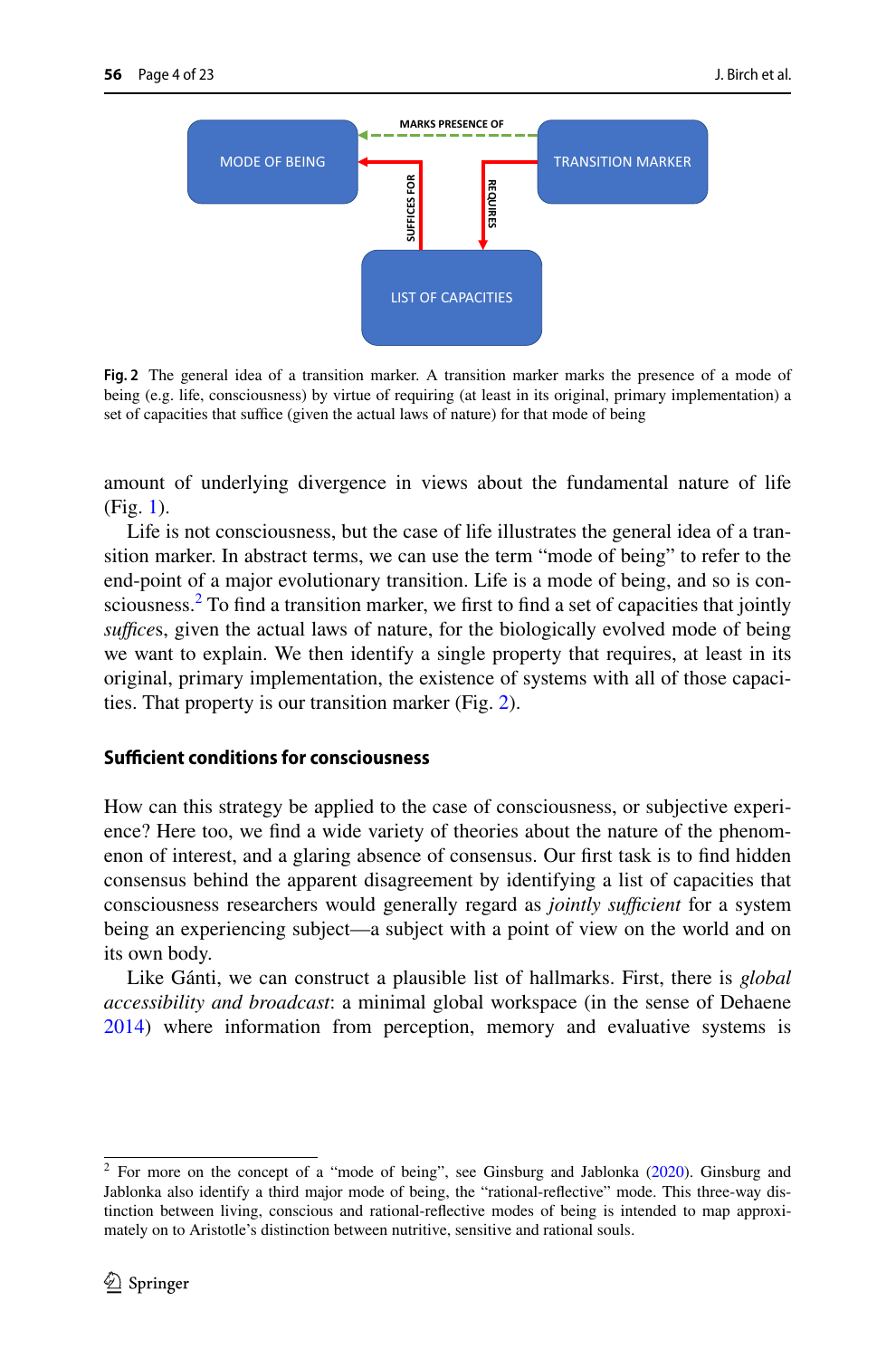integrated and broadcast back to these and other systems.<sup>[3](#page-4-0)</sup> Second, there is *binding/unifcation and diferentiation*: objects (e.g. a blue box) are perceived, not just fragmented features (boxness and blueness). Third, there is *selective attention and exclusion*: there are mechanisms for making some stimuli more salient than others. Fourth, there is *intentionality*: the capacity to represent the world and one's own body. Fifth, there is *integration of information over time*, not just at a single time. Sixth, there is an *evaluative system*. Seventh, there is *agency and embodiment*. Eighth, and fnally, there is *registration of a self/other distinction*. [4](#page-4-1) These hallmarks can be characterised in neural, cognitive, behaviour and phenomenological terms, as described in Table [1](#page-5-0), although (of course) they will only have phenomenological manifestations in animals that are conscious. Further elaboration of each of these hallmarks can be found in Ginsburg and Jablonka ([2019,](#page-20-8) Ch. 3, 5 and 8).

The longer and more demanding the list, the more plausible it is that it *suffices* for consciousness. No one is saying here that any of these properties is *necessary* for consciousness. That is not the point. Even a panpsychist could accept the claim that the above list *suffices* for a system being an experiencing subject, although they will feel it goes far beyond what is necessary. Moreover, the relevant notion of "sufficiency" in this context is *sufficiency in living organisms given the actual laws of nature*. So our criteria are not intended to be sufficient in the sense of *metaphysical* sufficiency: sufficiency in all possible worlds. The relevant notion is what philosophers call *nomological* sufficiency, and it is relative to a specific material substrate—living organisms. The metaphysical possibility (or otherwise) of "zombies" is therefore irrelevant to the sufficiency claim.

The next question is: Is there some *single* positive marker that requires the existence of systems with *all* of these capacities? Here there is a temptation to appeal to some uniquely human trait, such as sophisticated language, cumulative culture, symbolic art, or the ability to report one's experiences verbally. These could technically serve as transition markers, but they would be unambitious and of little use. In efect, a transition marker gives a "no later than" timepoint for dating the evolutionary origin of consciousness. These markers would say: the transition was completed no later than the origin of behaviourally modern *Homo sapiens*. They would therefore tell us nothing we don't already know, since no one seriously doubts that behaviourally modern *Homo sapiens* post-dates the origin of consciousness.

The real question is: Can we identify a more ambitious, more useful transition marker that allows us to push the end-point of the transition further back in time? In other words: Can we fnd a property that requires all the above hallmarks of consciousness, yet is possessed by a wide range of non-human animals? A property that is, so to speak, "as simple as possible, but not simpler" $?5$  $?5$ 

<span id="page-4-0"></span><sup>&</sup>lt;sup>3</sup> We say "minimal" because we take it that some elements of some presentations of the global workspace, such as broadcast to mechanisms of verbal report and planning (e.g. Dehaene and Changeux [2011](#page-20-12), p. 209) are not necessary for consciousness.

<span id="page-4-1"></span> $4$  In Ginsburg and Jablonka [\(2019](#page-20-8)), agency, embodiment and registration of self are listed under one heading, because of their substantial overlap.

<span id="page-4-2"></span><sup>&</sup>lt;sup>5</sup> This line is often attributed to Einstein, but there is in fact no clear provenance for the remark.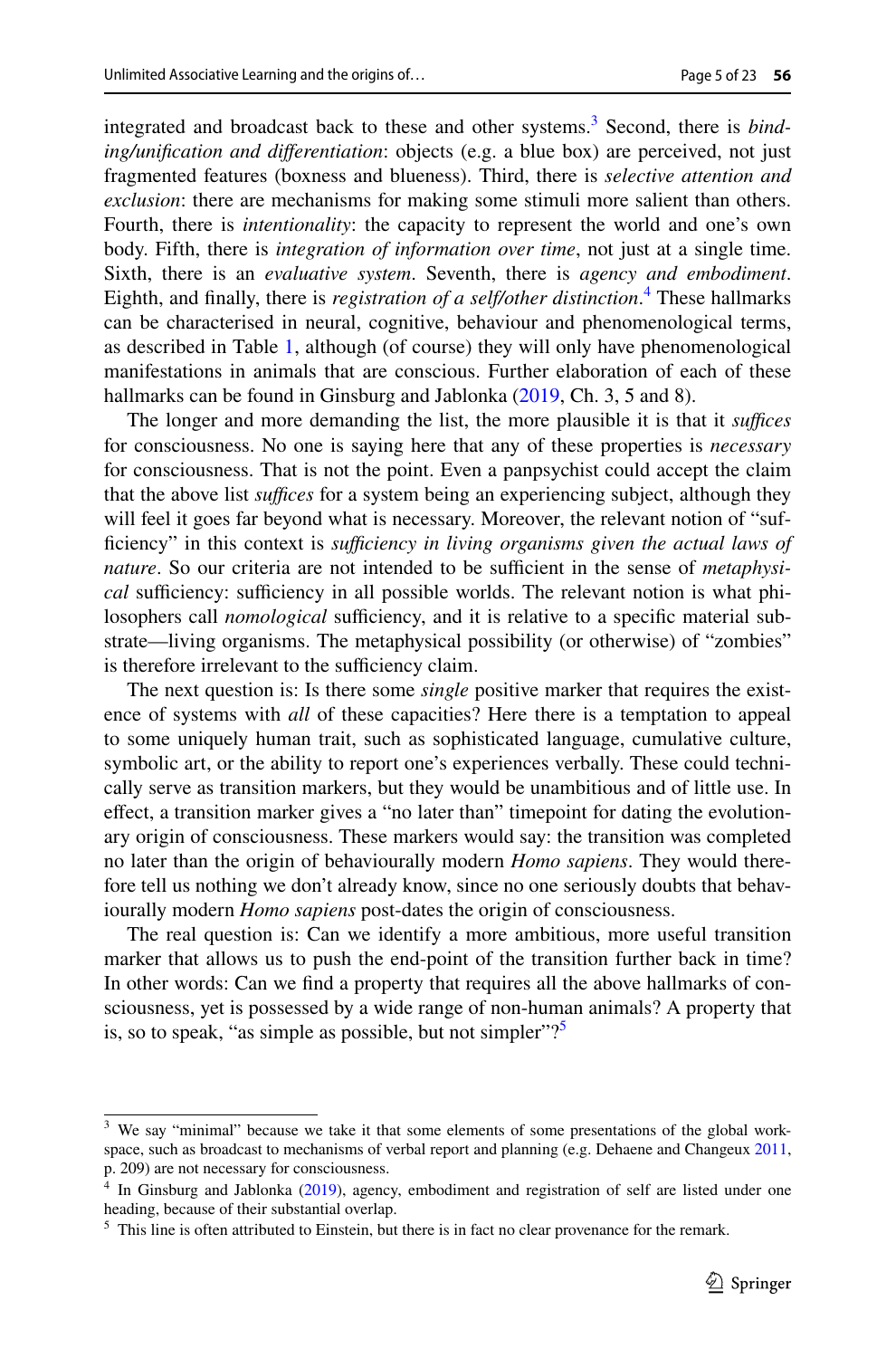<span id="page-5-0"></span>

| Table 1 We provide references,<br>natures column are given in part | $\Box$ of the paper                                                                                                                             |                                                                                                                                                                          | mostly books and reviews, very sparingly here because of the broad scope of each of the topics; more references for the behavioural sig-                  |
|--------------------------------------------------------------------|-------------------------------------------------------------------------------------------------------------------------------------------------|--------------------------------------------------------------------------------------------------------------------------------------------------------------------------|-----------------------------------------------------------------------------------------------------------------------------------------------------------|
|                                                                    | Neurophysiological and cognitive mecha-<br>nusms                                                                                                | Behavioural signatures                                                                                                                                                   | Phenomenological manifestations                                                                                                                           |
| Binding/unification                                                | chronous and sequential binding mecha-<br>nisms (Baars 2005a, b; Dehaene 2014)<br>Integration of information through syn-                       | Discrimination between complex patterns<br>(Couvillon and Bitterman 1988)                                                                                                | experience a blue box, not blueness and<br>Different features of an object are bound<br>together into a single percept (e.g. we<br>boxness) (Searle 2004) |
| Global accessibility                                               | sensory, evaluative and memory systems<br>Multimodal integration of inputs from<br>(Dehaene 2014)                                               | crimination among, multimodal patterns<br>Memory and evaluation of, as well as dis-<br>(Mansur et al. 2018; Telles et al. 2017)<br>in multimodal discrimination learning | tions and memories together) (Searle 2004)<br>we experience sights, smells, sounds, emo-<br>Experience is a single, integrated whole (e.g.                |
| Flexible value system                                              | ing different stimuli and for weighing dif-<br>Integrative systems for valuing and revalu-<br>ferent needs against each other (Morsella<br>2005 | ing; decision making in situations of con-<br>Reversal learning; second order condition-<br>flict (Hadar and Menzel 2010; Gewirtz<br>and Davis 2000)                     | emotions; moods (Metzinger 2003; Searle<br>Feelings of pleasure and displeasure; felt<br>2004)                                                            |
| Selective attention and exclusion                                  | Attentional networks (Petersen and Posner<br>2012)                                                                                              | Habit formation and autopilot behaviour;<br>damages to learning under distracting<br>conditions (Dehaene 2014)                                                           | Some elements of experience are the focus<br>of attention; others fade into the back-<br>ground (Searle 2004)                                             |
| Intentionality                                                     | Hierarchical mapping of body and world<br>(Feinberg and Mallatt 2016)                                                                           | Goal-directed behaviour based on goal<br>representation (Dickinson 2008)                                                                                                 | Experience represents the world and the<br>subject's own body. Metzinger 2003)                                                                            |
| Integration over time                                              | Working memory; fragile short-term<br>memory (Baddeley 1986)                                                                                    | Capacity for trace conditioning; delayed<br>match-to-sample; ability to learn from<br>video sequences (Lucas et al. 1981,<br>Bangasser et al. 2006)                      | The 'specious present'; the 'stream' of con-<br>sciousness (James 1890)                                                                                   |
| Embodiment and agency                                              | Mechanisms of top-down cognitive control<br>over motor output (Zhang et al 2016)                                                                | motor (MSM) loops (Ahissar and Assa<br>Exploration guided by motor-sensory-                                                                                              | agency (James 1890; Merleau-Ponty 1945;<br>The sense of embodied, goal-directing<br>Merker 2007)                                                          |
|                                                                    |                                                                                                                                                 |                                                                                                                                                                          |                                                                                                                                                           |

**56** Page 6 of 23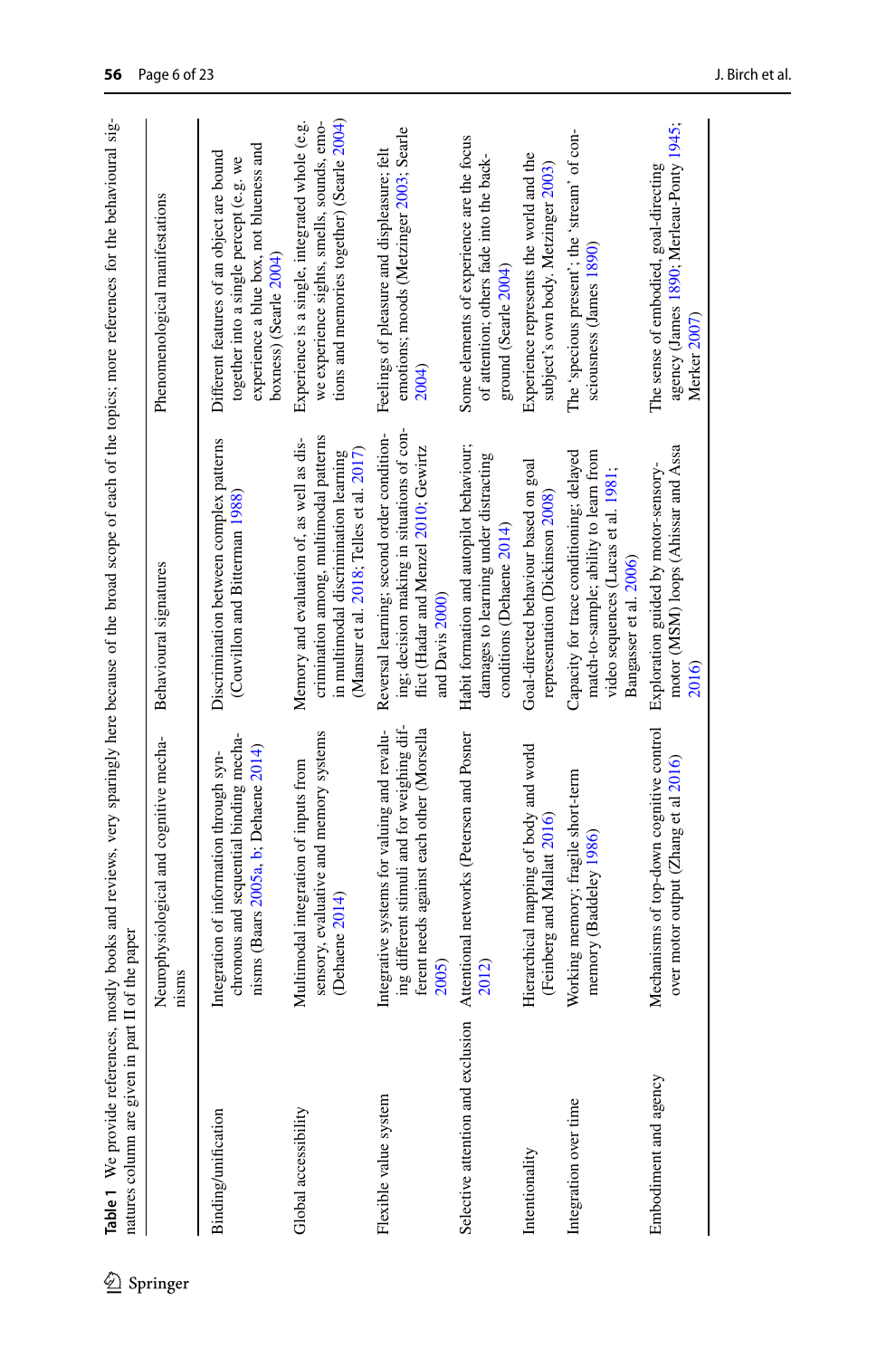| Table 1 (continued)    |                                                                                                                                                                                                                                       |                                                                                        |                                                                                                                                                      |
|------------------------|---------------------------------------------------------------------------------------------------------------------------------------------------------------------------------------------------------------------------------------|----------------------------------------------------------------------------------------|------------------------------------------------------------------------------------------------------------------------------------------------------|
|                        | Neurophysiological and cognitive mecha-<br>Behavioural signatures<br>nisms                                                                                                                                                            |                                                                                        | Phenomenological manifestations                                                                                                                      |
| elf-other registration | Interaction of neural models of self, body Damage to self-model (e.g. following<br>and motivated action, generating egocen-<br>tric representations of the moving animal<br>in space (von Holst and Mittelstadt 1950,<br>Merker 2007) | stroke) leads to feelings of disowning<br>one's body parts (Vallar and Ronchi<br>2009) | 'point of view" on the world (Metzinger<br>The feeling of ownership of one's experi-<br>ences; the structure of experience as a<br>003; Merker 2007) |
|                        |                                                                                                                                                                                                                                       |                                                                                        |                                                                                                                                                      |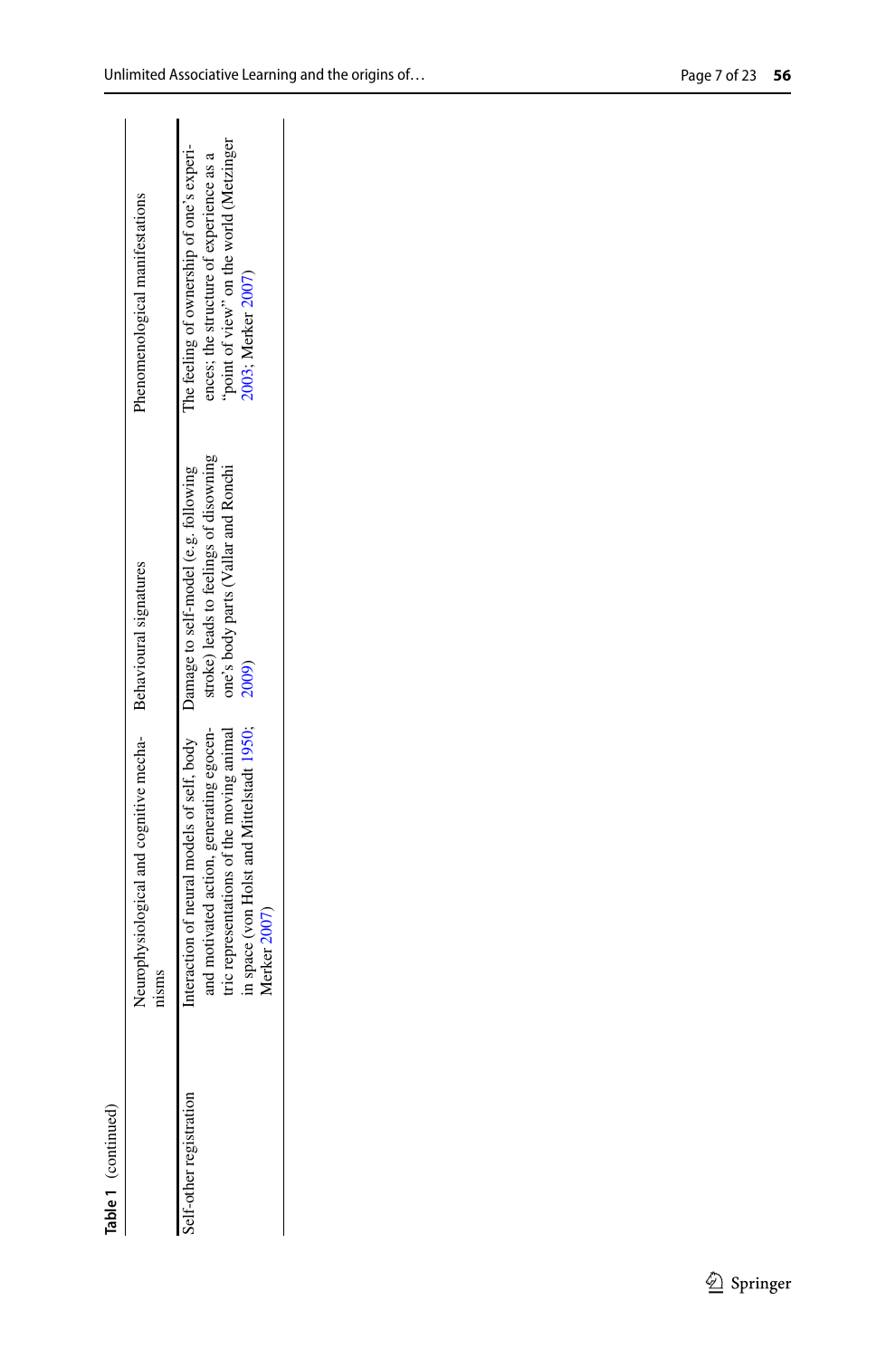#### **Unlimited Associative Learning (UAL)**

The central postulate of the UAL framework is that we can, and that the transition marker is *Unlimited Associative Learning* (UAL). What is Unlimited Associative Learning? In broad terms, it is the within-lifetime analogue of unlimited heredity. A system with a capacity for unlimited heredity can give rise to lineages of openended future variation and open-ended evolution. A system with a capacity for UAL can, within its own lifetime, learn about the world and about itself in an open-ended way. As with unlimited heredity, the point is not that the process is entirely free of constraint, but that the possibilities are sufficiently open-ended that there is no serious prospect of all of the possible associative links it can produce being formed by a real organism with a realistic, fnite lifespan.

We can be more precise about what UAL involves. It is associative learning with fve crucial features that distinguish it from more limited forms:

- 1. *Compound stimuli* The conditioned stimulus can be a *compound* of discriminable perceptual features arranged in a pattern (e.g. a black-and-yellow buzzing object with a particular odour). These features may be in diferent sense modalities or in a single sense modality.
- 2. *Novel stimuli* The conditioned stimulus can be *novel* to the animal, in the sense that it is neither refex eliciting nor pre-associated with an unconditioned stimulus or with past reinforcement. Moreover, the stimulus can be both novel and compound (e.g. a novel, complex pattern).
- 3. *Second-order conditioning* There is *second-order* as well as frst-order conditioning. A conditioned stimulus can be associated with some other novel, compound conditioned stimulus or action, and so on, allowing the organism to build up long chains of associative links between stimuli and actions in an open-ended way.
- 4. *Trace conditioning* there can be a time gap (and no overlap) between the conditional and unconditional stimulus. There is an escape from immediacy, since the organisms can learn how stimuli that are no longer present relate to current stimuli.
- 5. *Flexible, easily rewritable associations with value* the positive or negative value of a stimulus or action can change quickly and fexibly in response to changes in the world. If a reinforcer is devalued (as in "outcome devaluation" paradigms; Holland and Rescorla [1975;](#page-21-10) Adams and Dickinson [1981](#page-19-7)), the animal will quickly adapt.<sup>[6](#page-7-0)</sup>

Part of the UAL framework is that these enhanced forms of associative learning form a *natural cluster*. They have some overlapping features and are therefore not completely separate capacities which evolved completely independently from each other. Let us take the capacity for discrimination learning of novel, compound

<span id="page-7-0"></span> $6$  The presentation of UAL in Ginsburg and Jablonka [\(2019](#page-20-8)) listed only components 1-3, but they also discussed fexible, easily rewritable associations with value and the ability to bridge temporal gaps, as essential attributes of UAL (see, for example, pp. 234, 235, 368, 402).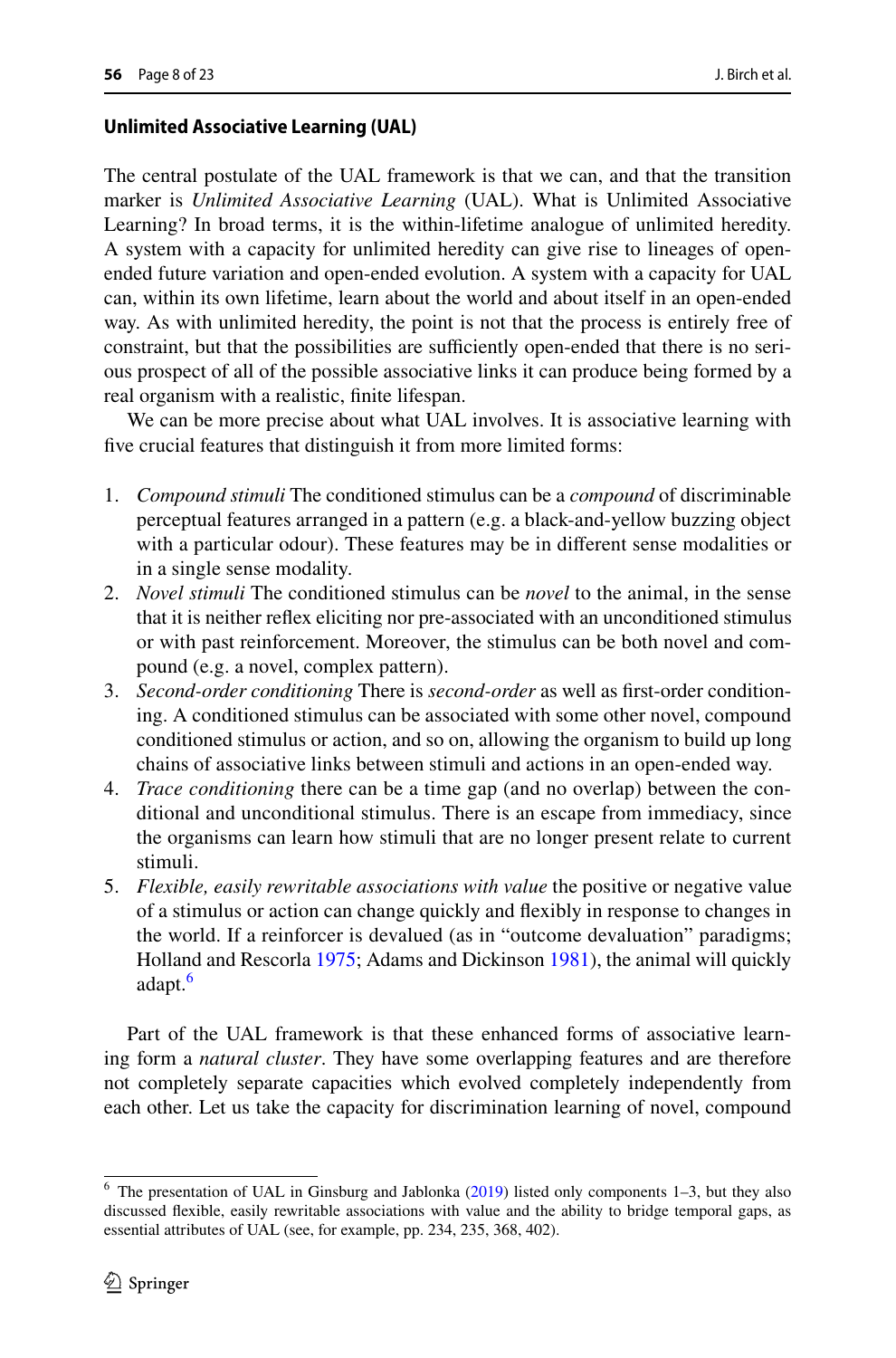

<span id="page-8-0"></span>**Fig. 3** Unlimited Associative Learning (UAL) as a transition marker for the origin of consciousness

stimuli (features 1 and 2). In realistic ecological conditions, such learning involves pattern completion. Pattern completion is a form of associative learning: the ability to associate a partial pattern with the completed pattern. Once the completed pattern is associated with a positive or negative valence, learning to associate other things with the partial pattern can be considered second-order conditioning (feature 3). Moreover, the ability to discriminate between patterns requires that a previously perceived pattern is kept in working memory for a period of time while another pattern is scrutinized (feature 4). And in real environments the relationship between a completed pattern and reward can change quickly (e.g. a food source can suddenly acquire a nearby predator), so features 1–4 will be of little use unless the associations with value thus formed can be rewritten (feature 5). The various elements of UAL do not *logically* imply each other but they do depend on each other in realistic ecological settings.

Why think that UAL, thus defned, is a good transition marker? Because it plausibly requires the existence of functionally coupled systems with all of the hallmarks of consciousness (Fig. [3\)](#page-8-0). Some basic form of global accessibility and broadcast is plausibly needed to enable integration of information from multiple sense modalities. Some basic form of binding and diferentiation is needed to construct compound stimuli. Some basic form of selective attention and exclusion is needed to pick these stimuli out from the background. Some basic form of intentionality is needed, since there must be some way in which the system represents stimuli when storing associative links. Some form of integration over time is needed to learn chains of associations between actions. Some basic form of evaluation system is needed to make classical conditioning and discrimination, based on reinforcement, possible at all. Some basic form of agency is needed for action selection, and thus making learning of associations between actions possible. Embodiment is needed to make agency possible. Finally, some basic form of self-other registration is needed so that the organism can distinguish between its own actions (and their "reaferent" efects on its sensory input) and stimuli generated by the external world, and thereby learn about the world and about the consequences of its own actions without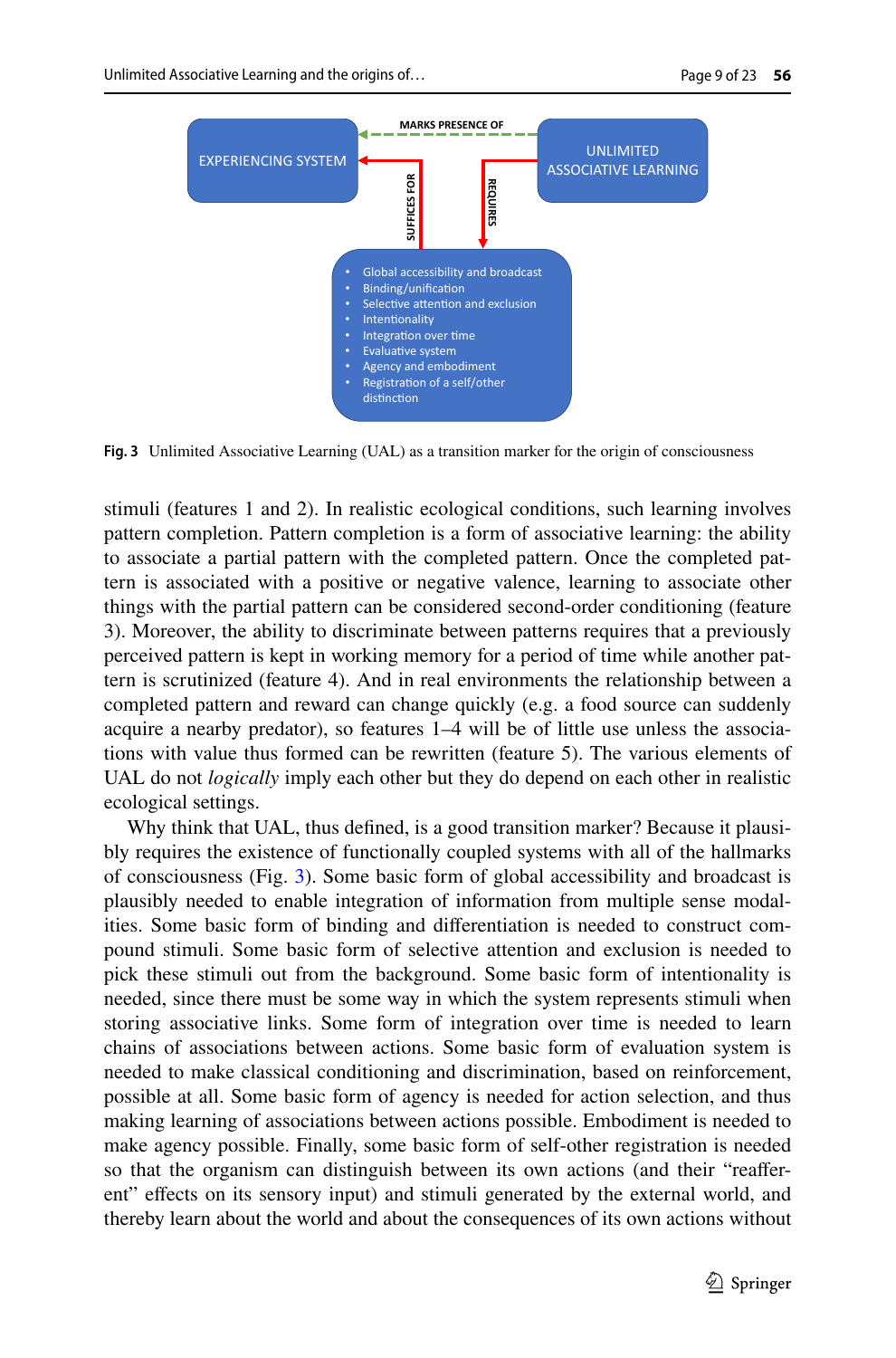confating the two. In short, all the hallmarks of consciousness are needed (Bronfman et al. [2016a](#page-20-6), [b;](#page-20-7) Ginsburg and Jablonka [2019](#page-20-8), Ch. 5). As in the case of life, the myriad of mechanisms underlying UAL in living organisms, constitute (are building blocks of and are nomologically sufficient for) biological consciousness. However, UAL is only a positive marker: it can tell us which animals are conscious, but it does not aspire to tell us which are not.

Just as one might be tempted to hold up viruses as a counterexample to unlimited heredity as a transition marker for life, one might be tempted to point to future or even current AI systems as counterexamples to UAL as a transition marker for consciousness. Isn't it conceivable that AI could achieve genuinely open-ended associative learning with few, if any, of the hallmarks of consciousness in our list? But, as with viruses, this objection rests on a misunderstanding of what a transition marker is supposed to provide. It may be possible for conscious, embodied biological systems like *Homo sapiens* to design new, non-embodied, non-biological realizations of UAL which lack the hallmarks of consciousness. But these products of human intelligent design would not be the original, biologically evolved implementations of UAL, and they would owe their existence to these biologically evolved implementations. Their capacity to perform UAL would be derived from the capacity of an embodied, biological system to perform UAL. As a result, they are not a counterexample to the claim that there could be no UAL in a world in which experiencing subjects had never evolved, and they are not a counterexample to the claim that UAL can serve as a transition marker for the evolutionary origin of consciousness in living organisms.

UAL is well-equipped to play a role in origins of consciousness research that parallels that played by unlimited heredity in origins of life research. Researchers can ask: Which extant species are capable of UAL? Can we date the origin of UAL to a particular geological period? Can we construct models of systems that are minimally sufficient to generate UAL? Can we model how those systems might have evolved? Agreeing on a transition marker allows theoretical and empirical research programmes to aim at a single, common goal, despite a potentially signifcant amount of underlying divergence in views about the fundamental nature of consciousness.

#### **The distribution of UAL in the animal kingdom**

To the best of our knowledge, which animals are capable of UAL? It is not easy to say at present, because animal cognition researchers have not been specifcally looking for the whole UAL package. They have, however, looked for the individual elements of UAL in various species, and this allows for evidence-based conjectures about which taxa are most likely to possess the whole package.

Second-order conditioning, trace conditioning, and discriminative learning on novel, compound stimuli were found some time ago in rats, rabbits, pigeons, and goldfsh.[7](#page-9-0) But, as far as we know, they were always studied separately: an ability to do second-order trace conditioning on compound stimuli was never directly tested.

<span id="page-9-0"></span> $7$  Evidence for second-order conditioning in rats, rabbits and pigeons is reviewed by Gewirtz and Davies (2000). Second-order conditioning was found in goldfsh by Farr and Savage [\(1978](#page-20-18)). Evidence for compound conditioning in rats, rabbits, pigeons and goldfsh is briefy reviewed in Couvillon and Bitterman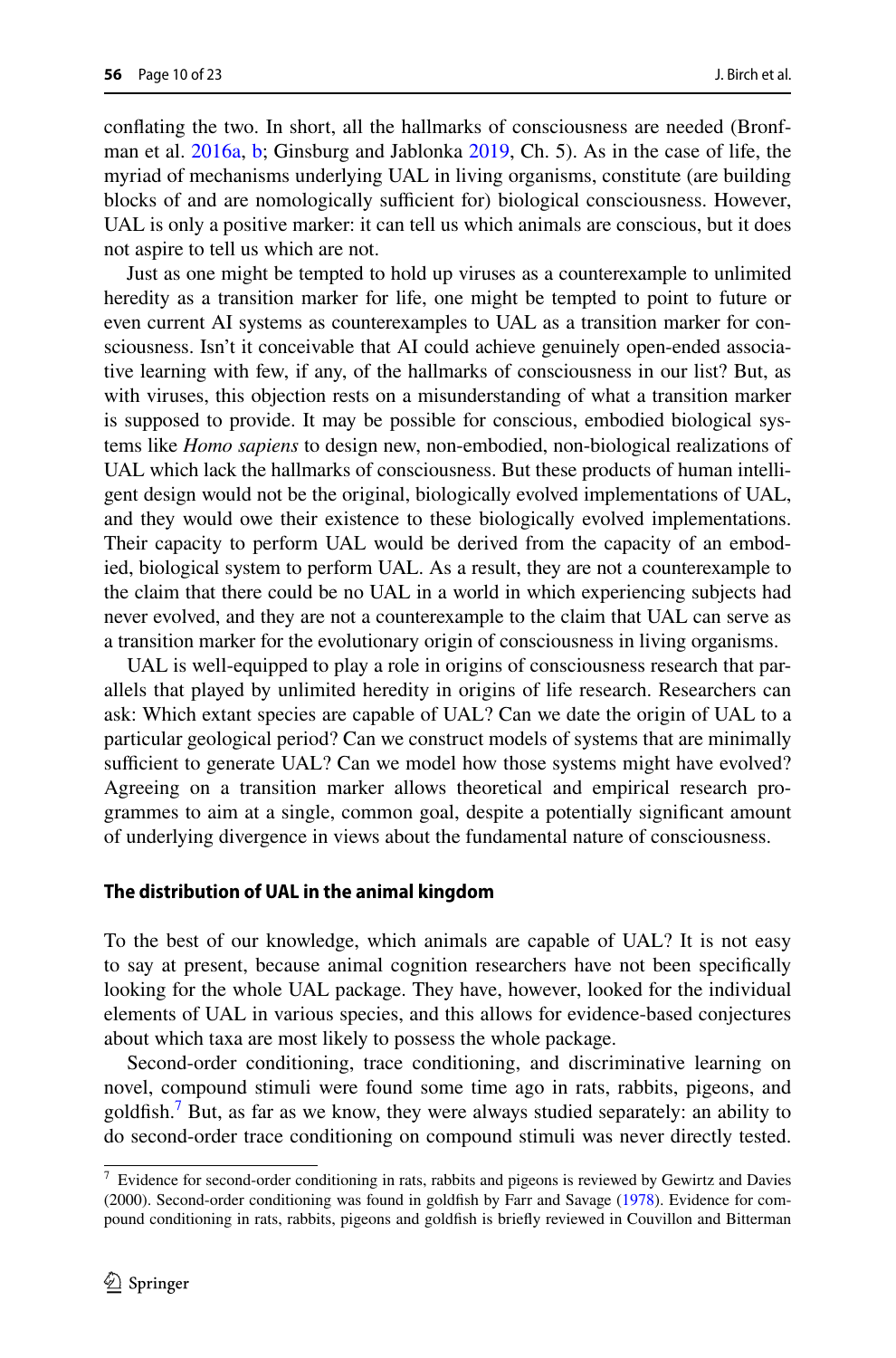What we can say at the moment is that it seems very plausible that these animals possess the whole UAL package, given that they can demonstrate separate elements of the package on separate occasions.

Much the same can be said of honey bees (*Apis* genus) and fruit fies (*Drosophila* genus). Honey bees and fruit fies can learn associations between novel, compound visual stimuli (Couvillon and Bitterman [1988](#page-20-13); Brembs and Heisenberg [2000;](#page-20-19) Schubert et al. [2002\)](#page-21-11) and they can do second-order conditioning on olfactory stimuli (Hussaini et al. [2007](#page-21-12); Tabone and de Belle [2011\)](#page-22-4). There is also evidence of a simple form of trace conditioning on olfactory stimuli, though it is hard to be sure, with olfactory stimuli, that the conditioned stimulus has really gone by the time the unconditioned stimulus has arrived (Shuai et al. [2011;](#page-21-13) Szyszka et al. [2011;](#page-22-5) Dylla et al. [2013,](#page-20-20) [2017](#page-20-21)). So, we can credibly conjecture that they possess the whole UAL package, but we do not have hard evidence of this. As we argue in Part II, it is possible to test the relation between diferent aspects of UAL and consciousness. Yet, it remains conceivable that visual and olfactory learned discriminations rely on distinct mechanisms that both fall short of UAL.

Based on a review of the animal learning literature, Ginsburg and Jablonka [\(2019](#page-20-8)) conjecture that UAL is present in most vertebrates, some cephalopod molluscs (the coleoid cephalopods: octopods, squid and cuttlefsh) and some arthropods (including honey bees and fruit fies). In these taxa it is also possible to identify the brain regions underlying processes of unifcation, dedicated memory systems for the storage of compound precepts, dedicated value systems, regions dedicated to motor programmes, and sensory-motor associative areas (Ginsburg and Jablonka [2019,](#page-20-8) Table 8.2).

On the basis of the literature, Ginsburg and Jablonka conjecture that UAL is absent in other invertebrate taxa, including gastropod molluscs (such as *Aplysia* sea slugs), annelids and nematodes. There is associative learning in these taxa, but it seems likely to be too limited to count as UAL. However, as they caution, the learning abilities of many species in species-rich taxa like molluscs and annelids have not been sufficiently studied, so the distribution of UAL may be broader than currently assumed.

### **Attempting to trace the origins of UAL and some of its evolutionary efects**

One of the functions of a transition marker is to help us date (in a "no later than" fashion) the transition in question. If UAL is our transition marker, what does it tell us about the timing of the transition from non-conscious to conscious beings? Unless UAL is much more widespread in the animal kingdom than suggested above, it hints at three separate origin events for conscious experience: one in the vertebrate lineage, one in the arthropods, and one in the coleoid cephalopod molluscs. If UAL is present in all or most extant vertebrates, this points to an origin event in the

Footnote 7 (continued)

<sup>(</sup>[1988\)](#page-20-13), who go on to present evidence of compound conditioning in honey bees. For studies of trace con-ditioning see Lucas et al. [\(1981](#page-21-6)) (pigeons), Bangasser et al. [\(2006](#page-19-5)) (rats), Moyer et al. ([2015\)](#page-21-14) (rabbits); Rodríguez-Expósito et al. [\(2017](#page-21-15)) (goldfish).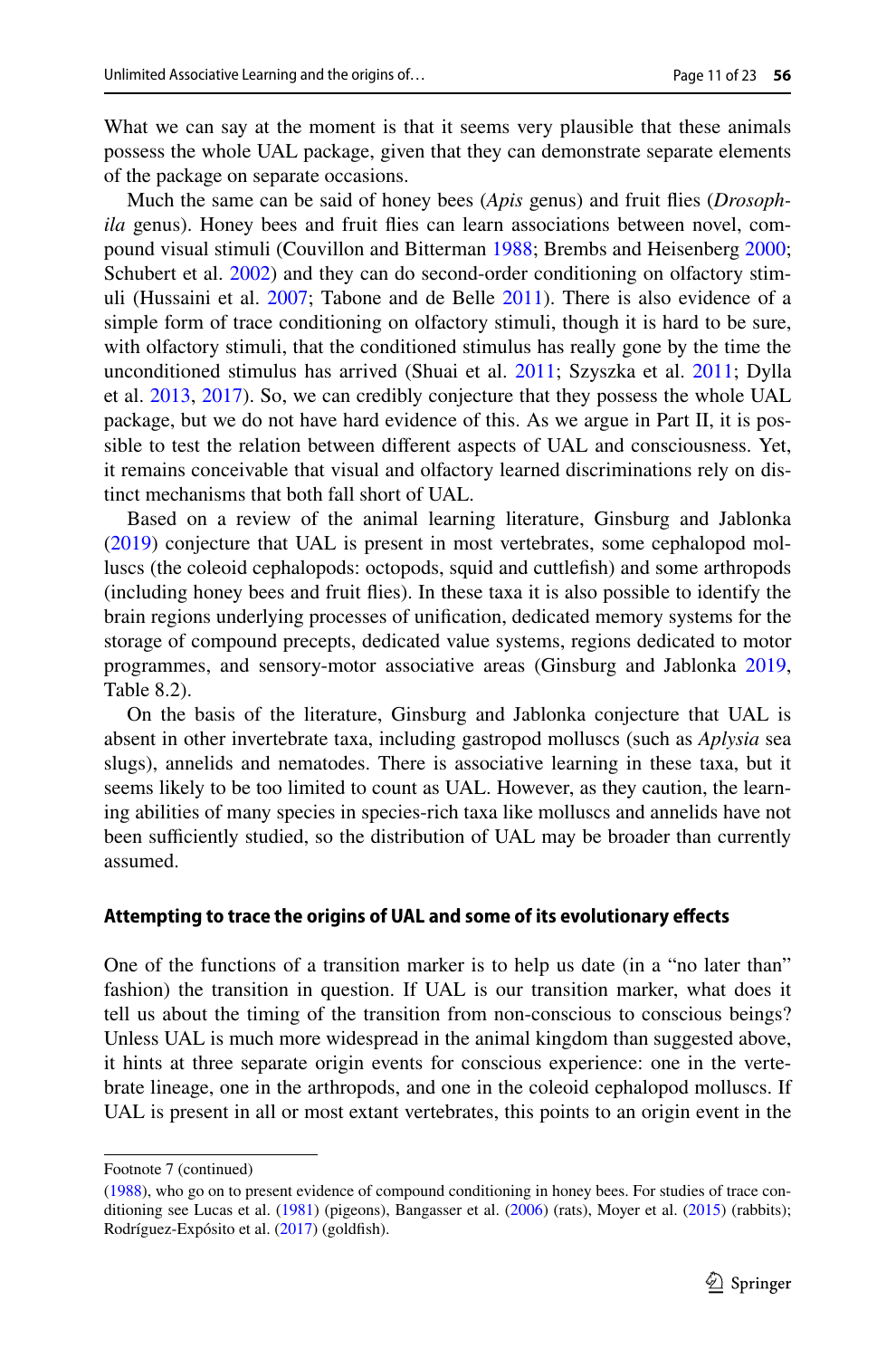vertebrate case no later than the origin of the vertebrates, in the Cambrian period. A similar hypothesis has been reached, via a very diferent route, by Feinberg and Mallatt ([2016\)](#page-20-16).

A further claim defended by Ginsburg and Jablonka [\(2019](#page-20-8)), logically independent of the core components of the UAL framework, is that associative learning, both limited and unlimited did not just originate in the Cambrian explosion, but was one of the major *driving forces* behind that explosion. The Cambrian explosion saw a sudden and dramatic diversifcation of animal forms. Over evolutionary time, lineages were rapidly discovering new niches and evolving to occupy them. What explains this rapid pace of change? Ginsburg and Jablonka's hypothesis is that associative learning, a form of developmental plasticity with clear potential for generating adaptive novelty, enabled organisms to develop novel behaviours within a single lifetime. They learned to exploit new environmental resources and to colonize new niches. Their abilities to adapt through learning allowed them to be more efective predators, more discriminating mates, and more evasive prey. Associative learning, and especially UAL, exerted great selection pressure on interacting species, which had to evolve to cope with the formidable UAL animals, or perish. This led to co-evolutionary arms races that drove the dramatic adaptive diversifcation of the Cambrian.

However, UAL, like every major innovation, led to new challenging problems and therefore was likely to have driven the evolution of mechanisms that ameliorate them. An urgent problem that UAL created was over-learning: since similar patterns may have diferent valences, pattern completion may sometimes lead to many false alarms. For example, a partial pattern of vibrations may sometimes be associated with a predator and sometimes with a nonthreatening passing animal, but since fight is less costly than injury, overreaction to the unthreatening cue is inevitable (the "smoke detector principle", as coined by Nesse [2001](#page-21-16)). Over-reaction due to over-learning implies that animals are more often stressed. Since stress is physiologically costly leading to a greater propensity for disease (e.g., Liu et al. [2017;](#page-21-17) Everly and Lating [2019\)](#page-20-22), it is expected that once associative learning and especially UAL evolved, ameliorating mechanisms such as the stress response, transgenerational inheritance of stress responses, and active forgetting, were more likely to evolve in UAL animals.

#### **Summary of the UAL framework**

We will close this primer with a summary of the key claims of the UAL framework:

(0) In general, a *transition marker* is a property that requires a package of mechanisms and processes sufficient for a particular mode of being (e.g. life, consciousness), so that it provides a useful positive marker of when an evolutionary transition to that mode of being has gone to completion. Agreeing on a transition marker allows a research programme to unite around a shared set of questions (Can we date the marker to a particular geological period? Can we construct models of systems that are minimally sufficient to generate the marker? Can we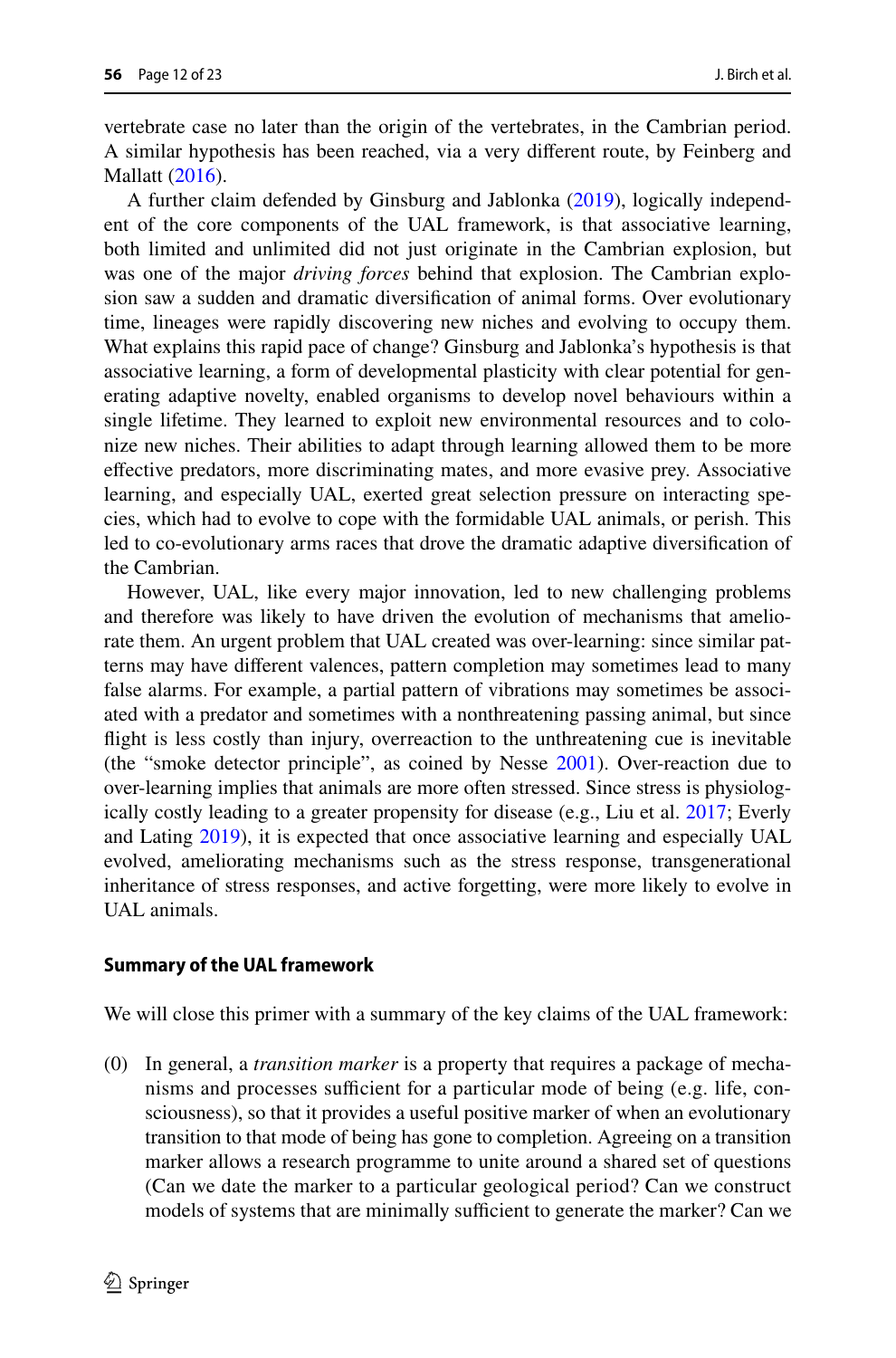model how those systems might have evolved?) despite substantial underlying disagreement about the fundamental nature of the mode of being in question.

- (1) Unlimited Associative Learning (UAL) is the capacity for associative learning on novel, compound stimuli, with the potential for second-order conditioning and trace conditioning, allowing for the open-ended accumulation of long chains of associative links during an animal's lifetime. It includes the ability to bridge temporal gaps: to learn about conditional stimuli that are no longer present. UAL is posited to be a natural cluster—a cluster of enhanced learning abilities that are closely linked.
- (2) UAL is a transition marker for the transition to experiencing systems—systems with points of view on the world and on their own bodies, with states that feel like something to be in. This is because UAL, when implemented in a living organism, requires a package of underlying mechanisms and processes that are sufficient (given the actual laws of nature) for conscious experience.
- (3) Given current evidence (which is admittedly limited) we can credibly conjecture that UAL (and thus conscious experience) is possessed by most vertebrates, some arthropods, and coleoid cephalopods. The framework does not rule out conscious experience in a wider range of invertebrates.
- (4) This points towards an initial origin for UAL in the Cambrian period. This in turn leads to the conjecture that UAL, being a form of developmental plasticity particularly likely to generate adaptive novelty, played a role in driving the Cambrian explosion and drove the evolution of traits that partially compensated for its costs.

# **Part II: Predictions**

Part I highlighted fve key claims of the UAL framework. One was that agreeing on a transition marker is an important step for origins of consciousness research, because it allows researchers to unite around a shared agenda despite substantial disagreement about the nature of consciousness (claim 0). This claim is not testable. However, the other four claims are all testable. In Part II, we ask: how can claims (1)–(4) be tested? What new data is needed to either confrm or refute the core commitments of the UAL framework?

# **Testing Claim 1: UAL is a natural cluster**

A core component of the UAL approach is that UAL is not just a list of fve *independent* learning abilities that improve on more limited forms of associative learning. These abilities are taken to form a natural cluster—a cluster of correlated abilities which are enabled by the overlapping underlying mechanisms. This leads to three main predictions.

The frst is that the fve elements of UAL are ontogenetically correlated. Discrimination learning on novel, compound stimuli, second-order conditioning, trace conditioning, and fexible revaluing (and devaluing) of stimuli and actions are partially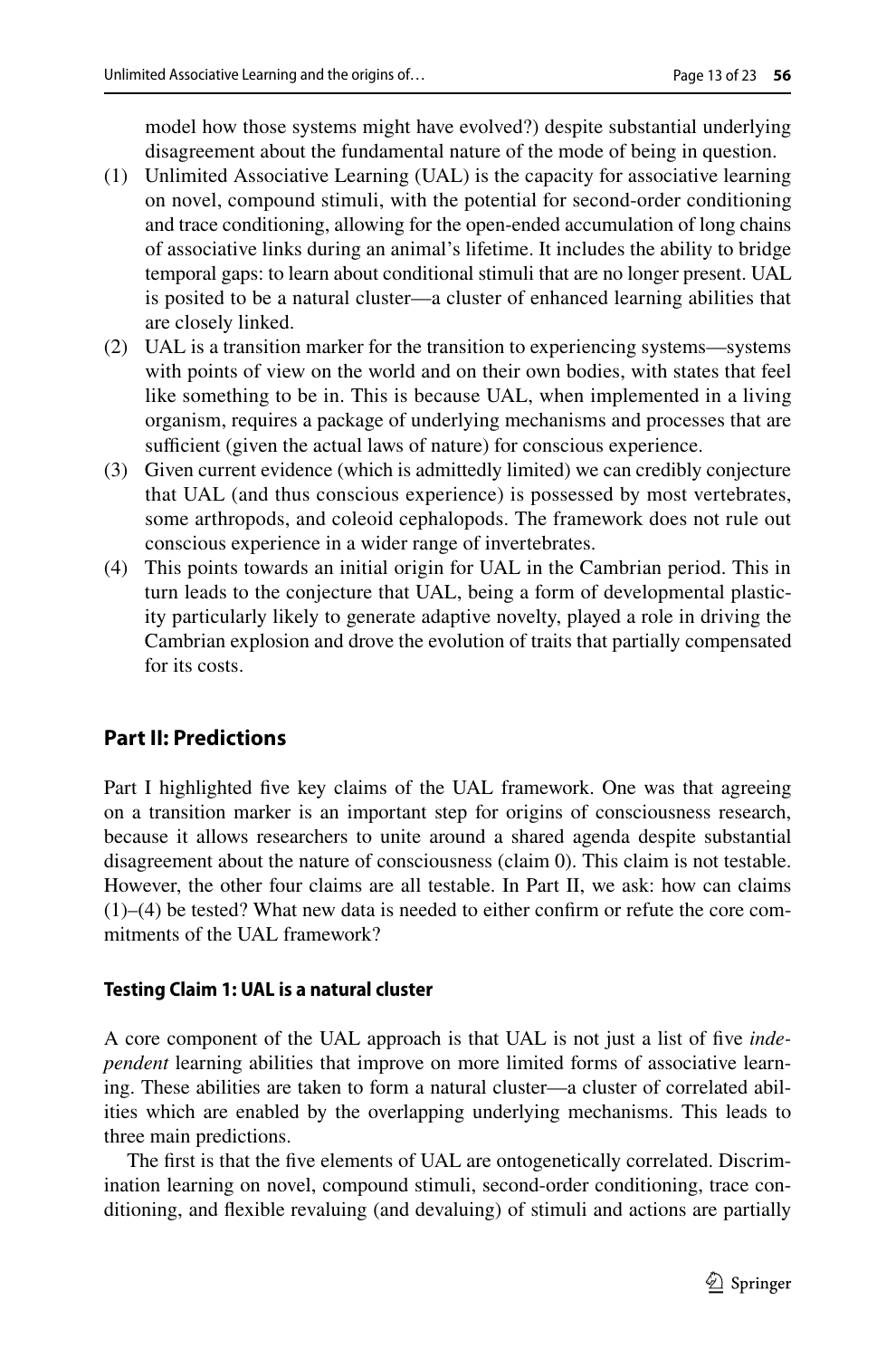overlapping capacities, requiring many of the same mechanisms. This leads to the prediction that they will not develop completely independently of each other. The development of one of the fve elements is expected to facilitate or enable the development of another element which may in turn afect the further development of the frst element. The co-developmental relations may be diferent in vertebrates, arthropods and coleoid cephalopods.

The second is that the fve elements of UAL are phylogenetically correlated. Due to the interdependencies between the elements explained in Part I, we expect that elements of UAL will be correlated in evolutionary terms. If a species is found to have evolved one of the elements of UAL (e.g. trace conditioning), this significantly increases the probability that it will also be found to have evolved the other elements (e.g., second-order conditioning). The prediction is that there will be substantial positive correlation between the elements, but the correlation need not be perfect. There could be some cases in which one or more of the elements of UAL evolved separately, without the rest of the package. The prediction is rather that the presence of one of the fve elements raises the probability of fnding the others. Substantial comparative data is needed to test this hypothesis: we frst need to know the taxonomic distribution of the fve elements of UAL in order to assess the correlation between these distributions.

The third prediction is that, in a UAL-possessing species, brain injuries that afect one element of the UAL cluster will afect some of the other elements. For example, hippocampal damage impairs trace conditioning in humans, rabbits and rats (Bangasser et al. [2006;](#page-19-5) Raybuck and Lattal [2014;](#page-21-18) McEchron et al. [1998](#page-21-19); Moyer et al. [2015](#page-21-14)). The prediction is that, to the extent that trace conditioning is impaired, the other elements of UAL should also be impaired to some extent. Second-order conditioning and discrimination learning on novel, compound stimuli that require perceptual mapping and working memory are expected to be impaired. The elements of UAL should be, so to speak, medically correlated—damage that afects one part of the cluster should not leave the rest entirely unafected, even though it may leave more limited forms of learning unafected.

# **Testing Claim 2: UAL is a transition marker for the transition to experiencing systems**

The claim that UAL is a transition marker relies on the idea that a suite of mechanisms that (nomologically) suffices for subjective experience is also required (in biological systems) for UAL (Fig. [3\)](#page-8-0). This leads to a basic prediction: if information about a stimulus does not reach the mechanisms in question, it will be neither subjectively experienced nor accessible to UAL. *Subjective experience of a stimulus and accessibility of that stimulus to UAL should come and go together.* This basic prediction is what we need to test, and the evidence must come from humans, because it is only in humans that we can independently verify, through verbal report, that a stimulus was consciously experienced. There are three main ways to test the basic prediction.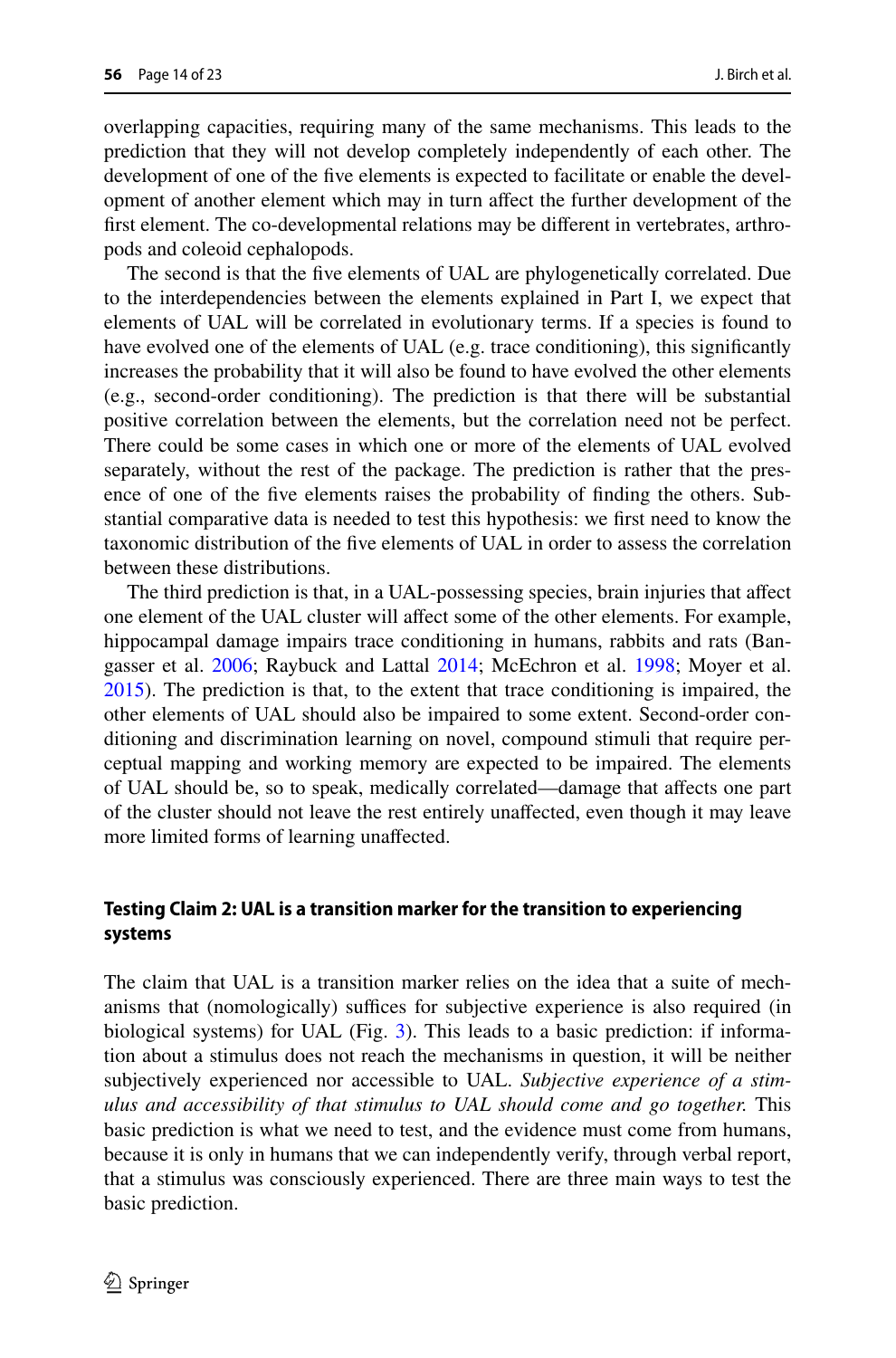The frst involves experimental protocols that manipulate whether or not a particular stimulus reaches subjective experience. Such protocols include backward masking, the attentional blink, and distracting tasks that lead to inattentional blindness (for examples and discussion see Dehaene [2014\)](#page-20-10). The prediction is that, if the subject reports that they were never consciously aware of the stimulus—that they never experienced it—then *the forms of learning that constitute UAL will never be performed on that stimulus*, even though more limited forms of learning in relation to that stimulus may still be observed. For example, trace conditioning will be impossible, though delay conditioning may remain possible (Clark et al. [2002\)](#page-20-23). Second-order conditioning of compound stimuli will be impossible, but frst-order conditioning may still be observed. Discrimination learning involving simple stimuli may be observed, but discrimination learning when the stimulus is novel and compound will not be observed. Association of stimuli and actions with reward may still be observed, but rapid devaluation and revaluation—rapid rewriting of the links between stimulus, action and reward—will not be observed.

The second way involves subjects with blindsight, a condition that switches of conscious perception in a particular region of the visual feld while leaving unconscious perception intact (Weiskrantz et al. [1974](#page-22-6); Weiskrantz [2010\)](#page-22-7). The prediction is that subjects who lack conscious perception in a given region of the visual feld will be unable to perform UAL on any stimuli presented in that region, but more limited forms of associative learning may still be observed in relation to those stimuli. We should expect to fnd all the same dissociations between unlimited and limited forms of learning that we fnd in healthy subjects with masking and related protocols. Although blindsight is specifcally a visual phenomenon, there is some evidence (albeit less compelling evidence) of related phenomena in other sense modalities (for hearing see Brogaard et al. [2017;](#page-20-24) for olfaction see Zucco et al. [2015](#page-22-8)).

The third path to relevant evidence involves the neural signatures of subjective experience. There is continuing debate about the neural signatures of experience in humans. Various potential neural signatures have been identifed (reviewed in Dehaene [2014,](#page-20-10) Chapter 4). A specifc type of neural oscillation (the gamma wave) has long been thought to be important, although not everyone agrees about this. A specifc type of event-related potential (the P3 wave) also seems to matter. Conscious experience seems to result not from localised brain activity in a specifc region, but rather from brain activity that implicates many diferent regions of the cortex, as well as the thalamus. Some take the prefrontal cortex at the front of the brain to play a special role (Dehaene [2014](#page-20-10)), whereas others emphasize a "posterior hot zone" at the back of the brain (Boly et al. [2017\)](#page-19-8). Others highlight the significance of thalamocortical loops (e.g., Llinás [2003\)](#page-21-20). Global ignition—the ultra-fast spread of activity across the entire cortex—has also been suggested as a potential signature (Noy et al. [2015\)](#page-21-21).

To state our prediction, we don't need to take sides on which of these are truly neural signatures of experience, or on the issue of whether the front or back of the neocortex is more important to subjective experience in humans. Our prediction is simply this: *the neural signatures that a stimulus is consciously represented (in a given taxon) will also be neural signatures of the accessibility of that stimulus to UAL (in a given taxon)*. For example, if global ignition turns out to be an important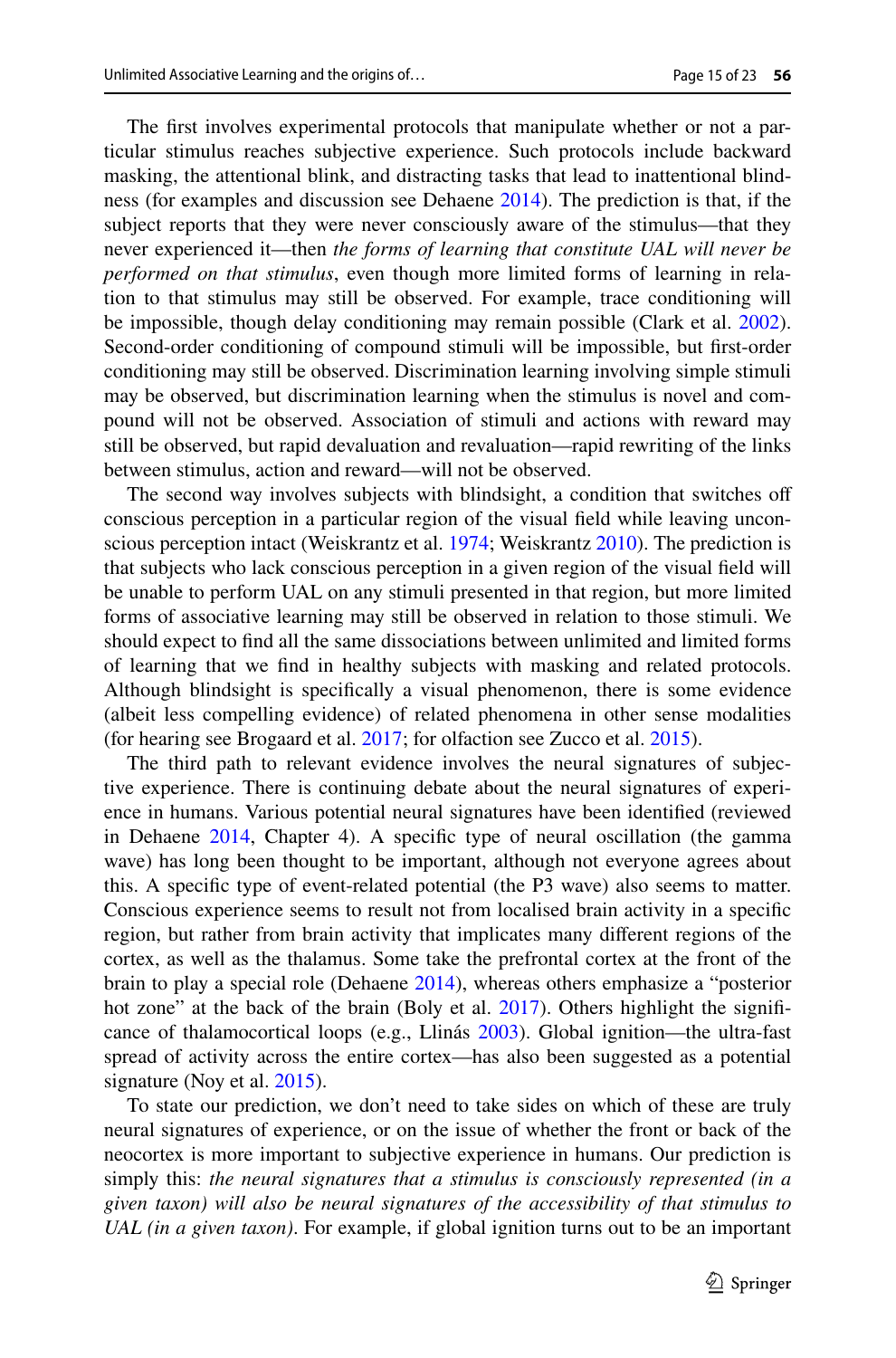neural signature of conscious representation of a stimulus in mammals, then global ignition will also be found when a stimulus is accessible to UAL. And this correlation is predicted to be robust across at least mammalian species, and perhaps more broadly: fnding global ignition in a given species will be positively correlated with fnding UAL in that species. To reiterate, however, the UAL framework does not make predictions at the level of specifc neural signatures. What it predicts is that the neural signatures of experience, whatever they turn out to be, will also be correlated with UAL.

# **Testing Claim 3: UAL (and thus conscious experience) is possessed by most vertebrates, some arthropods, and coleoid cephalopods**

Although there is some evidence that UAL is present in most vertebrates, some arthropods and few molluscs, the precise distribution of UAL in these phyla is not known. There is huge variability in cognitive capacities among vertebrates, arthropods and molluscs, but only for a few species in each phylum do we have substantial data about their learning abilities (for a summary of the learning literature see Ginsburg and Jablonka [2019](#page-20-8), chapter 8). For example, gastropod molluscs show rapid avoidance learning (Siegel and Jarvik [1974](#page-21-22)), and in the pond snail *Lymnaea stagnalis* second order conditioning of simple taste discrimination was observed (Sugai et al. [2006;](#page-21-23) for more tests see Benjamin and Kemenes [2010](#page-19-9)), but we are not aware of experiments testing for discrimination among compound stimuli by match to sample experiments. So, the claim that UAL is *absent* in these invertebrate taxa is very tentative and could easily be refuted by future experiments. It is only when animals can succeed in a variety of the tasks that test the diferent elements of UAL that we can positively ascertain that the animal has the capacity for UAL, and is, by implication, at least minimally conscious. Such tests may lead us to expand or narrow the range of species (and possible phyla) which display UAL.

# **Testing (part of) Claim 4: UAL has trade‑ofs and drove the evolution of traits that partially compensated for its costs**

In addition to the predictions testing the relation between UAL and consciousness, the UAL framework suggests some evolutionary-developmental predictions. Based on palaeontological evidence of well-preserved fossil brains of arthropods and vertebrates that exhibit the functional architecture of UAL, Ginsburg and Jablonka [\(2019](#page-20-8)) concluded that this form of learning evolved in these phyla during the mid-Cambrian from a simple form of elemental associative learning (called limited associative learning by Ginsburg and Jablonka [2019\)](#page-20-8). The neural architecture of UAL suggests that its construction involved the evolution of dedicated memory structures for storing compound patterns of stimuli and actions, dedicated value systems, and a hierarchy of levels of sensory and motor integration units that enabled world and body mapping.

Associative learning was a leap in adaptability that can parsimoniously explain the major features of the Cambrian diversifcation (Ginsburg and Jablonka [2010b,](#page-20-4) [2019\)](#page-20-8),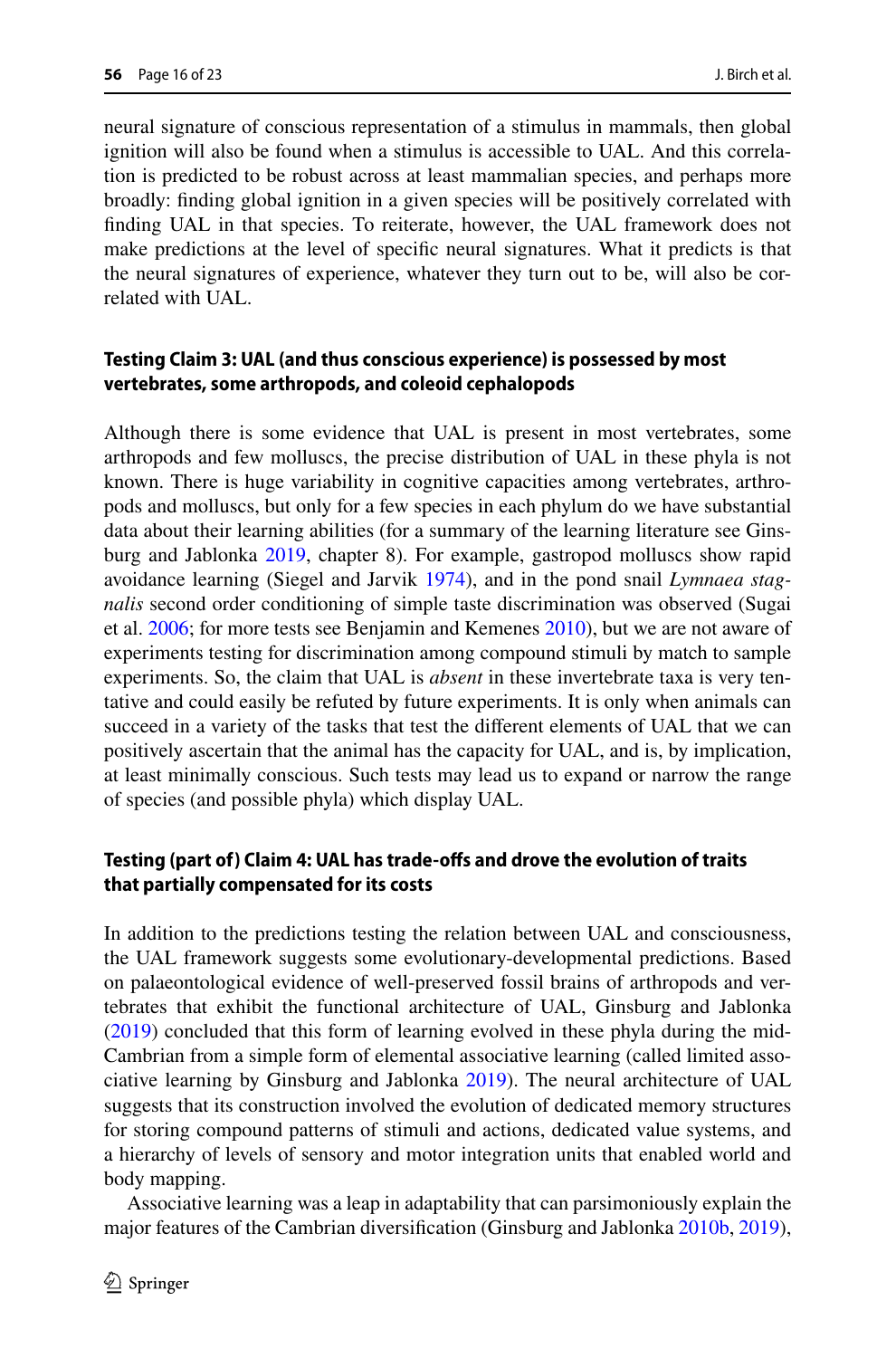but we think the assumption that associative learning *drove* the Cambrian explosion is not itself experimentally testable. What *is* testable is the hypothesis that UAL drove the evolution of mechanisms that partially compensated for the costs of over-learning engendered by UAL. These include mechanisms restricting the duration and efects of the stress response during ontogeny, mechanisms restricting the epigenetic inheritance of the efects of stress responses, and the evolution of active forgetting.

- (I) *Co-evolution of learning and the stress response:* We predict that these mechanisms started co-evolving in animals showing limited associative learning and brain centralization. We therefore expect to fnd evidence for the co-evolution of the gene regulatory networks (GRNs) underlying associative learning and the stress response. We also expect that genes involved in sophisticated stress responses may have been lost in animals such as penis worms (which seem to have lost their brain during evolution, though they still have a nervous system).
- (II) *Restricting the prevalence of epigenetic inheritance of the efects of stress:* We expect that mechanisms restricting the transgenerational transmission of the efects of stress to the next generation have evolved in animals during the Cambrian, so it is likely that intergenerational inheritance of stress responses will be more common in animals with non-associative learning or limited associative learning than in animal manifesting UAL. Although the efects of neuro-hormonal destabilization following extreme trauma or persistent stress still have epigenetic, transgenerational efects (e.g., Jawaid et al. [2018](#page-21-24)) such inheritance is likely to have been more common during the early Cambrian. We therefore predict that widespread epigenetic inheritance will be found in sessile animals with rudimentary brains and in short-lived animals with central nervous systems such as Planaria and nematodes.
- (III) *Co-evolution of active forgetting and UAL:* We expect to fnd evidence for the co-evolution of the GRNs underlying active forgetting mechanisms with those underlying UAL, and trace back the origins of these GRNs to the coevolutionary dynamics of the Cambrian era.

# **Summary of the predictions**

The claim that UAL is a natural cluster, in the sense that the diferent elements group together in UAL animals (claim 1), leads to the predictions that:

- (a) The fve elements of UAL (see Part I) are ontogenetically correlated. Developmental studies are expected to show that the development of one element facilitates or enables the development of one or more of the other elements.
- (b) The five elements of UAL are phylogenetically correlated. Finding that a species has evolved one of the elements of UAL raises the probability that the species has evolved the whole UAL package.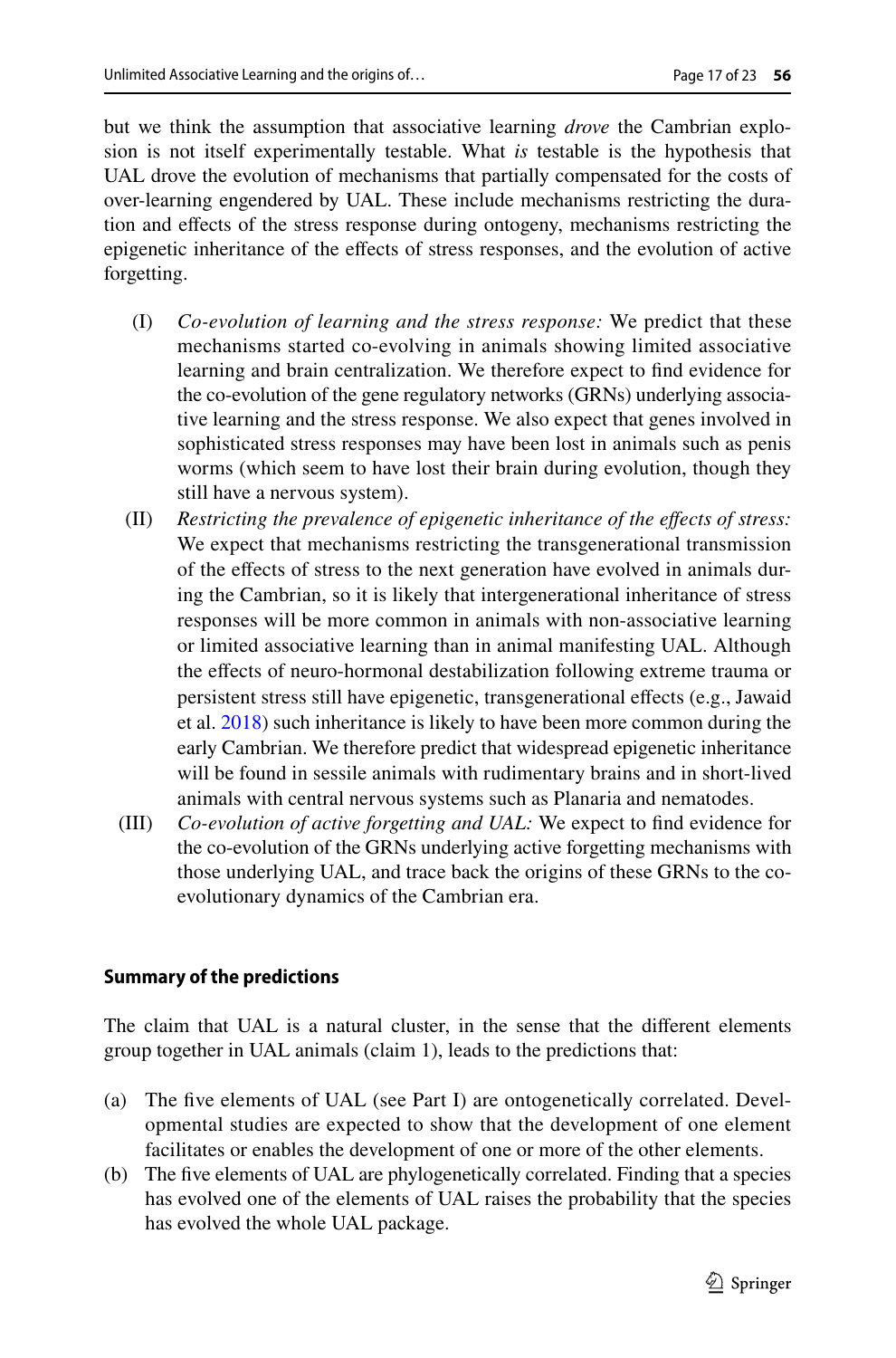(c) The fve elements of UAL are medically correlated. Brain injuries that afect one element will not leave the other elements completely unafected, but may leave more limited forms of learning unafected.

The claim that UAL is a transition marker for the transition to experiencing systems (claim 2) leads to the predictions that:

- (d) Experimental protocols such as backward masking that selectively switch of conscious perception in humans, leaving unconscious perception in place, will selectively switch off UAL, while leaving more limited forms of learning in place.
- (e) Blindsight patients will be unable to perform UAL on stimuli presented in the blind region of the visual feld, but they may be capable of more limited forms of learning.
- (f) The neural signatures of subjective experience in humans, whatever they turn out to be, will be correlated with UAL.

The claim that UAL (and thus conscious experience) is possessed by most vertebrates, some arthropods, and the coleoid cephalopods (claim 3) leads to the predictions that:

- (g) Animals from these phyla will be able to discriminate between novel compound stimuli, exhibit the capacity for trace conditioning, second-order conditioning, reversal learning, spatial learning and pattern completion, evaluate action options that are context-dependent and make adaptive motivational trade-ofs.
- (h) In conditions equivalent to masking in humans the animals will fail in these tasks, although they will be still able to show simpler forms of learning.

The claim that the evolution of UAL had trade-ofs and led to the evolution of new coping mechanisms (the most easily testable part of claim 4), leads us to predict that:

- (i) Molecular changes in GRNs underlying the stress response and those underlying AL and UAL will be correlated.
- (j) Epigenetic inheritance in animals exhibiting UAL will be more constrained than epigenetic inheritance in animals with simpler forms of learning.
- (k) Molecular changes in the GRNs underlying AL and UAL and those underlying active forgetting will be correlated.

# **Discussion**

One of the main attractions of the UAL approach is that it tries to cut through the noise of disagreement to fnd a hidden consensus. The idea is that, for all the disagreement, there is a consensus that a list of hallmarks of consciousness are jointly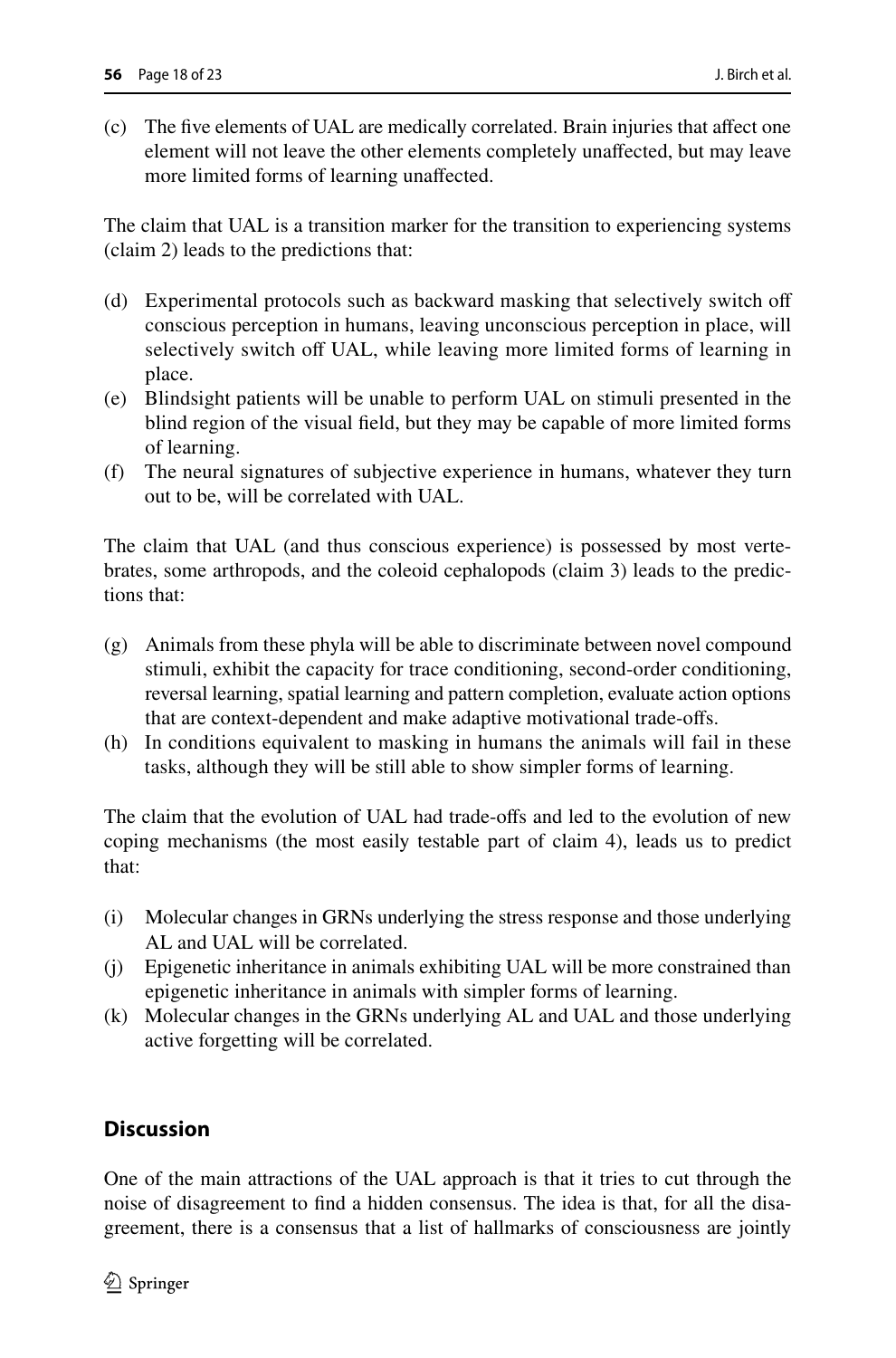sufficient (given the actual laws of nature) for consciousness. Much of the disagreement is about which, if any, of those jointly sufficient conditions are also necessary. However, there are some approaches to studying consciousness that are clearly opposed to the UAL framework, and we will close with a brief discussion of these.

First, the UAL approach, while compatible with many specifc theories about the nature of consciousness, is not compatible with higher-order thought (HOT) theories of the type defended by Carruthers [\(2000](#page-20-25)), Rosenthal [\(2005](#page-21-25)) and LeDoux ([2019\)](#page-21-26). The core commitment of a HOT theory is that consciousness involves a system representing its own mental states. Such theories posit that a mental state becomes phenomenally conscious when it becomes the object of a higher-order representation. A higher-order theorist will simply deny that the hallmarks of consciousness listed in Part I suffice for consciousness. They will maintain that a crucial extra ingredient an ability to form representations of one's own mental states—is needed. This is not the place for a detailed discussion of HOT theories. It is enough to say that they cannot provide convincing evidence that this extra ingredient is in fact needed, and that they face signifcant problems explaining why this extra ingredient should be needed (Block [2011;](#page-19-10) Carruthers [2017](#page-20-26)).

For a higher-order theorist, the UAL approach casts the net too widely, counting as conscious many animals that (in their view) are probably not conscious. But some may have the opposite concern. Could the UAL approach be locating the transition to experiencing systems much too late in evolutionary history?

Some radical views regard conscious experience as a basic property of all life, or even all matter. The former view is "biopsychism" (a term coined by Haeckel [1892,](#page-20-27) p. 483; for a recent exposition see Reber [2018\)](#page-21-27), the latter "panpsychism" (Gof [2019](#page-20-28)). Such views are logically compatible with the UAL framework, since their defenders can agree that the list of hallmarks identified in Part I are sufficient for consciousness. They will just think that the hallmarks go far beyond what is necessary. We're not sure what a pan/biopsychist would say about our proposed transition marker, and we don't want to prejudge that question. If they disagree with our proposed transition marker and want to suggest a more basic one—one so minimal it can be possessed by unicellular organisms—they are welcome to do so. We can then evaluate the evidence that this alternative transition marker does indeed require a set of capacities that suffice for consciousness.

We should stress again a point made in Part I: according to the UAL framework, UAL is a positive marker of consciousness. It allows us to make a positive case for consciousness in some animals, but it is not intended to tell us which animals are not conscious. An approach based on positive markers leaves open the possibility that some animals have a form of consciousness that fails to generate the positive marker. So, readers who want from the UAL framework a defnitive answer to the question "which animals are not conscious?" will be disappointed.

However, a similar issue arises for all major evolutionary transitions and innovations (unless it is assumed that the capacity in question appeared all at once, in a saltational manner). When an evolutionary transition occurs, grey areas that elude defnition are very likely to be found. The assignment of a mode of being (living, subjective experiencing, refecting) to the entities in the grey areas will always be controversial. It is not clear, for example, whether we can call a very simple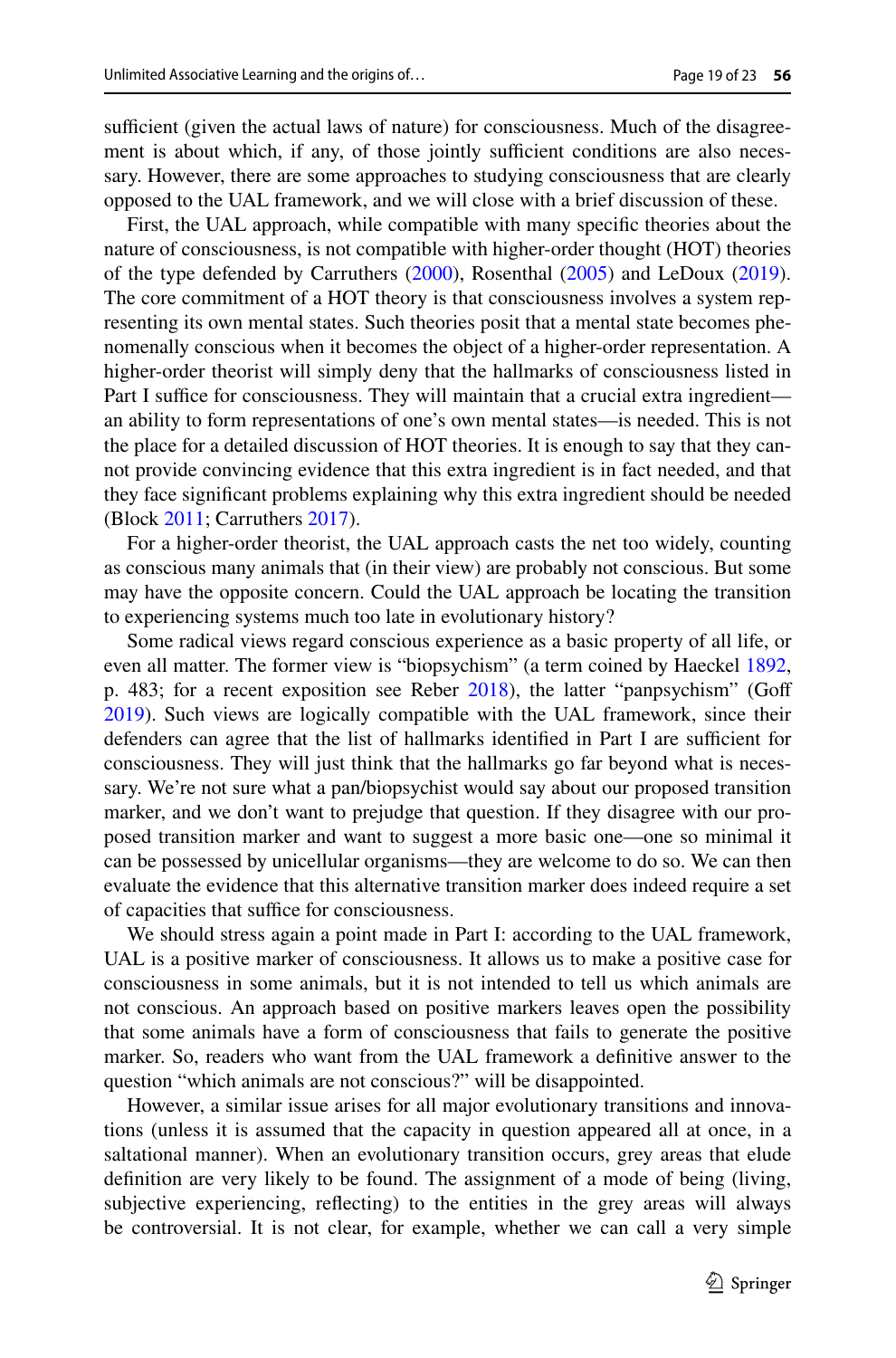autopoietic system (e.g., a chemoton that does not have a self-replicating polymer) alive. However, there are clear-cut cases on either side of the boundary. A bacterium is alive, whereas a single molecule of sugar is not alive—because life is a systemlevel property, and none of the hallmarks of life are displayed by individual molecules in isolation.

We think the same is true for consciousness. There can be a consensus about systems that have sufficient conditions for consciousness, and a consensus about entities that do not have any member of any empirically supported set of sufficient conditions, despite substantial disagreement about borderline cases. The boundaries between modes of being are vague. Yet the study of systems which inhabit the grey areas is of crucial importance for the understanding of the evolutionary history of both life and consciousness.

**Acknowledgements** The authors thank Nick Shea and an anonymous reviewer for their comments. This research is part of a project that has received funding from the European Research Council (ERC) under the European Union's (EU) Horizon 2020 research and innovation programme, Grant No. 851145.

**Open Access** This article is licensed under a Creative Commons Attribution 4.0 International License, which permits use, sharing, adaptation, distribution and reproduction in any medium or format, as long as you give appropriate credit to the original author(s) and the source, provide a link to the Creative Commons licence, and indicate if changes were made. The images or other third party material in this article are included in the article's Creative Commons licence, unless indicated otherwise in a credit line to the material. If material is not included in the article's Creative Commons licence and your intended use is not permitted by statutory regulation or exceeds the permitted use, you will need to obtain permission directly from the copyright holder. To view a copy of this licence, visit [http://creativecommons.org/licen](http://creativecommons.org/licenses/by/4.0/) [ses/by/4.0/](http://creativecommons.org/licenses/by/4.0/).

### **References**

- <span id="page-19-7"></span>Adams CD, Dickinson A (1981) Instrumental responding following reinforcer evaluation. Q J ExpPsychol B Comp PhysiolPsychol 33B(2):109–121
- <span id="page-19-6"></span>Ahissar E, Assa E (2016) A closed loop hypothesis of perception. eLife 5:e12830. [https://doi.org/10.7554/](https://doi.org/10.7554/eLife.12830) [eLife.12830](https://doi.org/10.7554/eLife.12830)
- <span id="page-19-2"></span>Baars BJ (2005a) Global workspace theory of consciousness: toward a cognitive neuroscience of human experience. Prog Brain Res 150:45–53. [https://doi.org/10.1016/S0079-6123\(05\)50004-9](https://doi.org/10.1016/S0079-6123(05)50004-9)
- <span id="page-19-3"></span>Baars BJ (2005b) Subjective experience is probably not limited to humans: the evidence from neurobiology and behavior. Conscious Cogn 14:7–21. <https://doi.org/10.1016/j.concog.2004.11.002>

<span id="page-19-4"></span>Baddeley AD (1986) Working memory. Clarendon, Oxford

- <span id="page-19-5"></span>Bangasser DA, Waxler DE, Santollo J, Shors TJ (2006) Trace conditioning and the hippocampus: the importance of contiguity. J Neurosci 26:8702–8706. [https://doi.org/10.1523/JNEUR](https://doi.org/10.1523/JNEUROSCI.1742-06.2006) [OSCI.1742-06.2006](https://doi.org/10.1523/JNEUROSCI.1742-06.2006)
- <span id="page-19-9"></span>Benjamin PR, Kemenes G (2010) Lymnaea learning and memory. Scholarpedia 5:4247. [https://doi.](https://doi.org/10.4249/scholarpedia.4247) [org/10.4249/scholarpedia.4247](https://doi.org/10.4249/scholarpedia.4247)
- <span id="page-19-1"></span>Birch J (2020) In search of the origins of consciousness. Acta Biotheor 68:287–294. [https://doi.](https://doi.org/10.1007/s10441-019-09363-x) [org/10.1007/s10441-019-09363-x](https://doi.org/10.1007/s10441-019-09363-x)
- <span id="page-19-0"></span>Block N (1995) On a confusion about a function of consciousness. Behav Brain Sci 18:227–287. [https://](https://doi.org/10.1017/S0140525X00038188) [doi.org/10.1017/S0140525X00038188](https://doi.org/10.1017/S0140525X00038188)

<span id="page-19-10"></span>Block N (2011) The higher order approach to consciousness is defunct. Analysis 71:419–431

<span id="page-19-8"></span>Boly M, Massimini M, Tsuchiya N, Postle BR, Koch C, Tononi G (2017) Are the neural correlates of consciousness in the front or in the back of the cerebral cortex? Clinical and neuroimaging evidence. J Neurosci 37:9603–9613. <https://doi.org/10.1523/JNEUROSCI.3218-16.2017>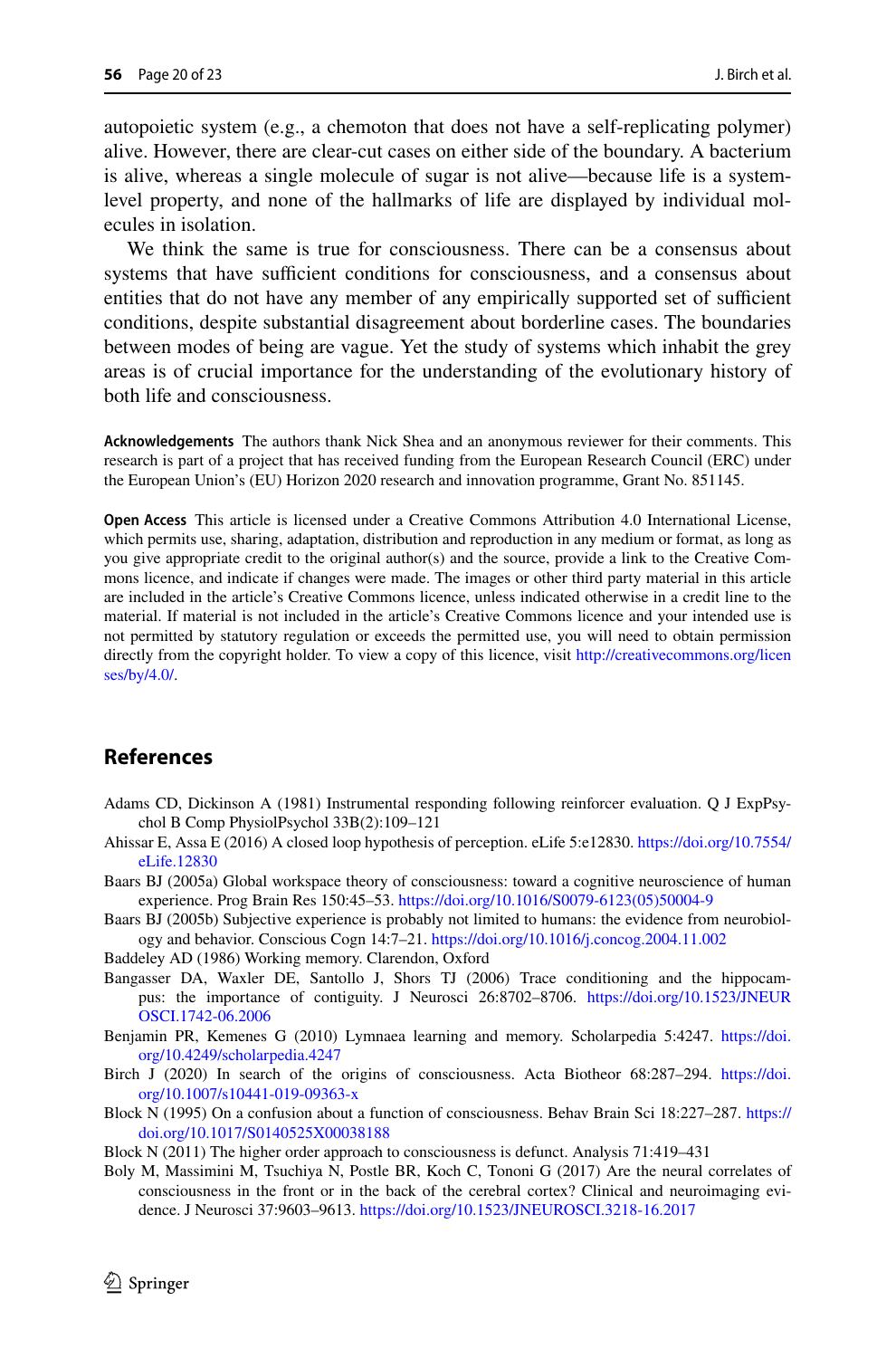- <span id="page-20-19"></span>Brembs B, Heisenberg M (2000) The operant and the classical in conditioned orientation of *Drosophila melanogaster* at the fight simulator. Learn Mem 7:104–115. <https://doi.org/10.1101/lm.7.2.104>
- <span id="page-20-24"></span>Brogaard B, Marlow K, Overgaard M, Schwartz BL, Zopluoglu C, Tomson S, Neufed J, Sinke C, Owen C, Eagleman D (2017) Deaf hearing: Implicit discrimination of auditory content in a patient with mixed hearing loss. Philos Psychol 30:21–43. <https://doi.org/10.1080/09515089.2016.1268680>
- <span id="page-20-6"></span>Bronfman Z, Ginsburg S, Jablonka E (2016a) The evolutionary origins of consciousness: suggesting a transition marker. J Conscious Stud 23(9/10):7–34
- <span id="page-20-7"></span>Bronfman Z, Ginsburg S, Jablonka E (2016b) The transition to minimal consciousness through the evolution of associative learning. Front Psychol 7:1954.<https://doi.org/10.3389/fpsyg.2016.01954>
- <span id="page-20-23"></span>Clark RE, Manns JR, Squire LR (2002) Classical conditioning, awareness, and brain systems. Trends Cogn Sci 6:524–531. [https://doi.org/10.1016/s1364-6613\(02\)02041-7](https://doi.org/10.1016/s1364-6613(02)02041-7)
- <span id="page-20-25"></span>Carruthers P (2000) Phenomenal consciousness: a naturalistic theory. Cambridge University Press, Cambridge
- <span id="page-20-26"></span>Carruthers P (2017) In defence of frst-order representationalism. J Conscious Stud 24(5–6):74–87
- <span id="page-20-13"></span>Couvillon PA, Bitterman ME (1988) Compound-component and conditional discrimination of colors and odors by honeybees: further tests of a continuity model. Anim Learn Behav 16:67–74. [https://doi.](https://doi.org/10.3758/BF03209045) [org/10.3758/BF03209045](https://doi.org/10.3758/BF03209045)
- <span id="page-20-10"></span>Dehaene S (2014) Consciousness and the brain: deciphering how the brain codes our thoughts. Penguin Books, New York
- <span id="page-20-12"></span>Dehaene S, Changeux J-P (2011) Experimental and theoretical approaches to conscious processing. Neuron 70:201–227. <https://doi.org/10.1016/j.neuron.2011.03.018>
- <span id="page-20-17"></span>Dickinson A (2008) Why a rat is not a beast machine. In: Weiskrantz L, Davies M (eds) Frontiers of consciousness. Oxford University Press, Oxford, pp 275–288
- <span id="page-20-20"></span>Dylla KV, Galili DS, Szyszka P, Lüdke A (2013) Trace conditioning in insects keep the trace! Front Physiol 4:67.<https://doi.org/10.3389/fphys.2013.00067>
- <span id="page-20-21"></span>Dylla KV, Galili DS, Szyszka P, Lüdke A (2017) Trace conditioning in Drosophila induces associative plasticity in mushroom body Kenyon cells and dopaminergic neurons. Front Neural Circuits 11:42. <https://doi.org/10.3389/fncir.2017.00042>
- <span id="page-20-22"></span>Everly GS, Lating JM (eds) (2019) Stress-related disease: a review. In: A clinical guide to the treatment of the human stress response. Springer, New York, pp 85–127
- <span id="page-20-18"></span>Farr EJ, Savage GE (1978) First- and second-order conditioning in goldfsh and their relation to the telencephalon. Behav Biol 22:50–59. [https://doi.org/10.1016/s0091-6773\(78\)92004-7](https://doi.org/10.1016/s0091-6773(78)92004-7)
- <span id="page-20-16"></span>Feinberg TE, Mallatt J (2016) The ancient origins of consciousness: how the brain created experience. MIT Press, Cambridge
- <span id="page-20-9"></span>Gánti T (2003) The principles of life, with a Commentary by James Griesemer and Eörs Szathmáry. Oxford University Press, New York
- <span id="page-20-15"></span>Gewirtz JC, Davis M (2000) Using Pavlovian higher-order conditioning paradigms to investigate the neural substrates of emotional learning and memory. Learn Mem 7:257–266. [https://doi.org/10.1101/](https://doi.org/10.1101/lm.35200) [lm.35200](https://doi.org/10.1101/lm.35200)
- <span id="page-20-1"></span>Ginsburg S, Jablonka E (2007a) The transition to experiencing: I. Limited learning and limited experiencing. Biol Theory 2:218–230. <https://doi.org/10.1162/biot.2007.2.3.218>
- <span id="page-20-2"></span>Ginsburg S, Jablonka E (2007b) The transition to experiencing: II. The evolution of associative learning based on feelings. Biol Theory 2:231–243. <https://doi.org/10.1162/biot.2007.2.3.231>
- <span id="page-20-3"></span>Ginsburg S, Jablonka E (2010a) Experiencing: a Jamesian approach. J Conscious Stud 17(5/6):102–124
- <span id="page-20-4"></span>Ginsburg S, Jablonka E (2010b) The evolution of associative learning: a factor in the Cambrian explosion. J Theor Biol 266:11–20.<https://doi.org/10.1016/j.jtbi.2010.06.017>
- <span id="page-20-5"></span>Ginsburg S, Jablonka E (2015) The teleological transitions in evolution: a Gántian view. J Theor Biol 381:55–60.<https://doi.org/10.1016/j.jtbi.2015.04.007>
- <span id="page-20-8"></span>Ginsburg S, Jablonka E (2019) The evolution of the sensitive soul: learning and the origins of consciousness. MIT Press, Cambridge
- <span id="page-20-11"></span>Ginsburg S, Jablonka E (2020) Consciousness as a mode of being. J Conscious Stud 27(9–10):148–162
- <span id="page-20-0"></span>Godfrey-Smith P (2019) Evolving across the explanatory gap. Philos Theory Pract Biol 11:1. [https://doi.](https://doi.org/10.3998/ptpbio.16039257.0011.001) [org/10.3998/ptpbio.16039257.0011.001](https://doi.org/10.3998/ptpbio.16039257.0011.001)
- <span id="page-20-28"></span>Goff P (2019) Galileo's error: foundations for a new science of consciousness. Pantheon Books, New York
- <span id="page-20-14"></span>Hadar R, Menzel R (2010) Memory formation in reversal learning of the honeybee. Front Behav Neurosci 4:186.<https://doi.org/10.3389/fnbeh.2010.00186>
- <span id="page-20-27"></span>Haeckel E (1892) Our monism: the principles of a consistent, unitary world-view. Monist 2(4):481–486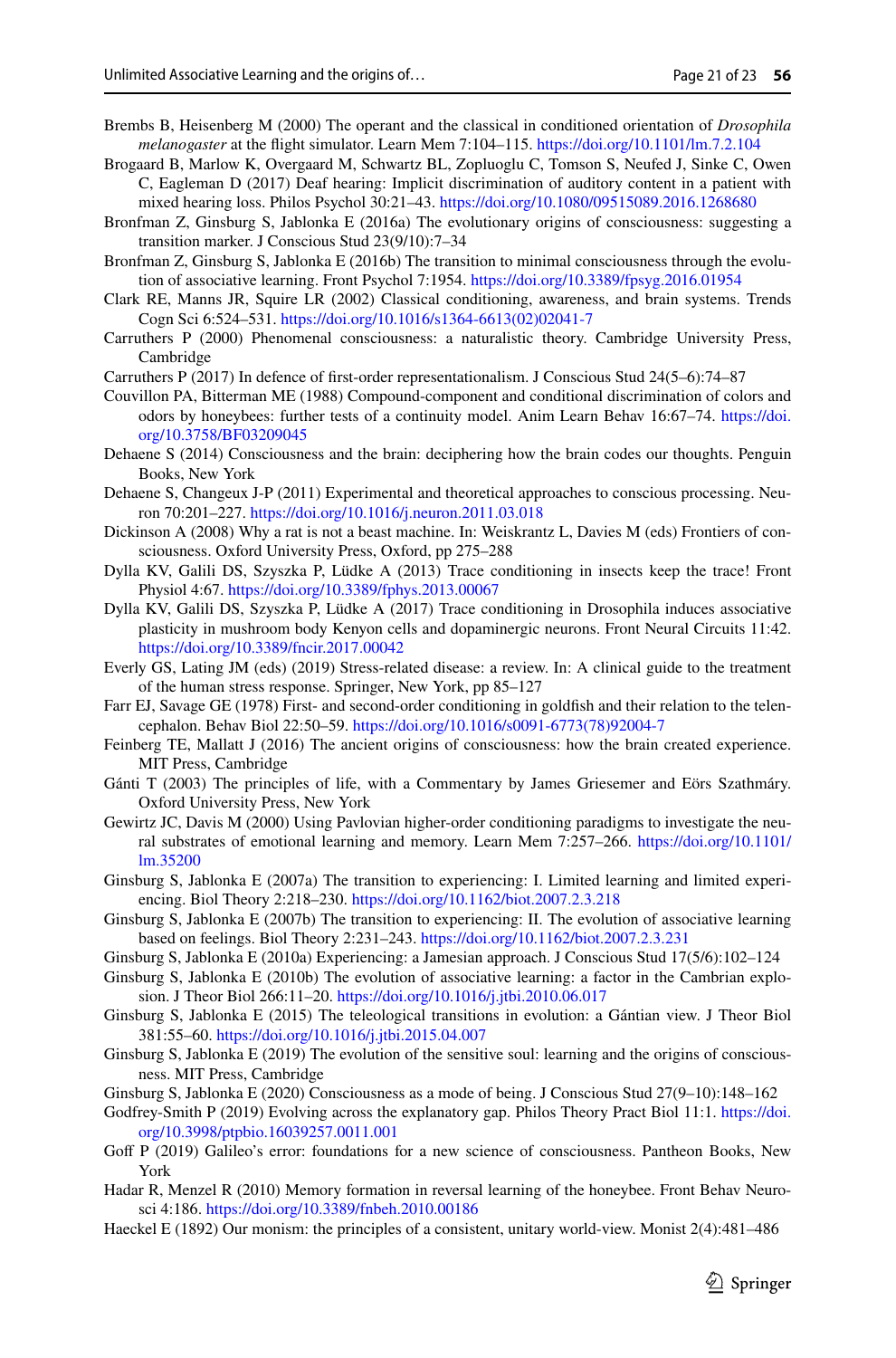- <span id="page-21-10"></span>Holland PC, Rescorla RA (1975) Second-order conditioning with food unconditioned stimulus. J Comp Physiol Psychol 88:459–467.<https://doi.org/10.1037/h0076219>
- <span id="page-21-12"></span>Hussaini SA, Komischke B, Menzel R, Lachnit H (2007) Forward and backward second-order Pavlovian conditioning in honeybees. Learn Mem 14:678–683.<https://doi.org/10.1101/lm.471307>

<span id="page-21-7"></span>James W (1890) The principles of psychology. Dover Publications, New York

- <span id="page-21-24"></span>Jawaid A, Roszkowski M, Mansuy IM (2018) Transgenerational epigenetics of traumatic stress. Progress Mol Biol Transl Sci 158:273–298. <https://doi.org/10.1016/bs.pmbts.2018.03.003>
- <span id="page-21-26"></span>LeDoux J (2019) The deep history of ourselves: the four-billion-year story of how we got conscious brains. Viking, New York
- <span id="page-21-17"></span>Liu Y-Z, Wang Y-X, Jiang C-L (2017) Infammation: the common pathway of stress-related diseases. Front Hum Neurosci 11:316.<https://doi.org/10.3389/fnhum.2017.00316>
- <span id="page-21-20"></span>Llinás R (2003) Consciousness and the thalamocortical loop. Int Congr Ser 1250:409–416. [https://](https://doi.org/10.1016/S0531-5131(03)01067-7) [doi.org/10.1016/S0531-5131\(03\)01067-7](https://doi.org/10.1016/S0531-5131(03)01067-7)
- <span id="page-21-6"></span>Lucas GA, Deich JD, Wasserman EA (1981) Trace autoshaping: acquisition, maintenance, and path dependence at long trace intervals. J Exp Anal Behav 36:61–74
- <span id="page-21-2"></span>Mansur BE, Rodrigues JRV, Mota T (2018) Bimodal patterning discrimination in harnessed honey bees. Front Psychol 9:1529. <https://doi.org/10.3389/fpsyg.2018.01529>
- <span id="page-21-0"></span>Maynard Smith J, Szathmáry E (1995) The major transitions in evolution. Oxford University Press, Oxford
- <span id="page-21-19"></span>McEchron MD, Bouwmeester H, Tseng W, Weiss C, Disterhoft JF (1998) Hippocampectomy disrupts auditory trace fear conditioning and contextual fear conditioning in the rat. Hippocampus 8:638– 646. [https://doi.org/10.1002/\(SICI\)1098-1063\(1998\)8:6%3c638::AID-HIPO6%3e3.0.CO;2-Q](https://doi.org/10.1002/(SICI)1098-1063(1998)8:6%3c638::AID-HIPO6%3e3.0.CO;2-Q)
- <span id="page-21-9"></span>Merker B (2007) Consciousness without a cerebral cortex: a challenge for neuroscience and medicine. Behav Brain Sci 30:63–134.<https://doi.org/10.1017/S0140525X07000891>
- <span id="page-21-8"></span>Merleau-Ponty M (1945/1978) Phenomenology of perception. Routledge & Kegan Paul, London
- <span id="page-21-4"></span>Metzinger T (2003) Being no one: the self-model theory of subjectivity. MIT Press, Cambridge
- <span id="page-21-3"></span>Morsella E (2005) The function of phenomenal states: supramodular interaction theory. Psychol Rev 112:1000–1021. <https://doi.org/10.1037/0033-295X.112.4.1000>
- <span id="page-21-14"></span>Moyer JR, Deyo RA, Disterhoft JF (2015) Hippocampectomy disrupts trace eye blink conditioning in rabbits. Behav Neurosci 129:523–532. <https://doi.org/10.1037/bne0000079>
- <span id="page-21-16"></span>Nesse RM (2001) The smoke detector principle. Ann NY Acad Sci 935:75–85. [https://doi.](https://doi.org/10.1111/j.1749-6632.2001.tb03472.x) [org/10.1111/j.1749-6632.2001.tb03472.x](https://doi.org/10.1111/j.1749-6632.2001.tb03472.x)
- <span id="page-21-21"></span>Noy N, Bickel S, Zion-Golumbic E et al (2015) Ignition's glow: ultra-fast spread of global cortical activity accompanying local "ignitions" in visual cortex during conscious visual perception. Conscious Cogn 35:206–224. <https://doi.org/10.1016/j.concog.2015.03.006>
- <span id="page-21-5"></span>Petersen SE, Posner MI (2012) The attention system of the human brain: 20 years after. Annu Rev Neurosci 35:73–89.<https://doi.org/10.1146/annurev-neuro-062111-150525>
- <span id="page-21-18"></span>Raybuck JD, Lattal KM (2014) Bridging the interval: theory and neurobiology of trace conditioning. Behav Proc 101:103–111. <https://doi.org/10.1016/j.beproc.2013.08.016>
- <span id="page-21-27"></span>Reber AS (2018) The frst minds: caterpillars, 'karyotes, and consciousness. Oxford University Press, New York
- <span id="page-21-15"></span>Rodríguez-Expósito B, Gómez A, Martín-Monzón I, Reiriz M, Rodríguez F, Salas C (2017) Goldfsh hippocampal pallium is essential to associate temporally discontiguous events. Neurobiol Learn Mem 139:128–134. <https://doi.org/10.1016/j.nlm.2017.01.002>
- <span id="page-21-25"></span>Rosenthal DM (2005) Consciousness and mind. Oxford University Press, Oxford
- <span id="page-21-11"></span>Schubert M, Lachnit H, Francucci S, Giurfa M (2002) Nonelemental visual learning in honeybees. Anim Behav 64(1):75–184. <https://doi.org/10.1006/anbe.2002.3055>
- <span id="page-21-1"></span>Searle J (2004) Mind: a brief introduction. Oxford University Press, New York
- <span id="page-21-13"></span>Shuai Y, Hu Y, Qin H, Campbell RA, Zhong Y (2011) Distinct molecular underpinnings of Drosophila olfactory trace conditioning. Proc Natl Acad Sci U S A 108:20201–20206. [https://doi.](https://doi.org/10.1073/pnas.1107489109) [org/10.1073/pnas.1107489109](https://doi.org/10.1073/pnas.1107489109)
- <span id="page-21-22"></span>Siegel RK, Jarvik ME (1974) Learning in the land snail (*Helix aspersa* Müller). Bull Psychonomic Soc 4:476–478. <https://doi.org/10.3758/BF03334261>
- <span id="page-21-23"></span>Sugai R, Shiga H, Azami S, Watanabe T, Sadamoto H, Fujito Y, Lukowiak K, Ito E (2006) Taste discrimination in conditioned taste aversion of the pond snail *Lymnaea stagnalis*. J Exp Biol 209:826–833. <https://doi.org/10.1242/jeb.02069>